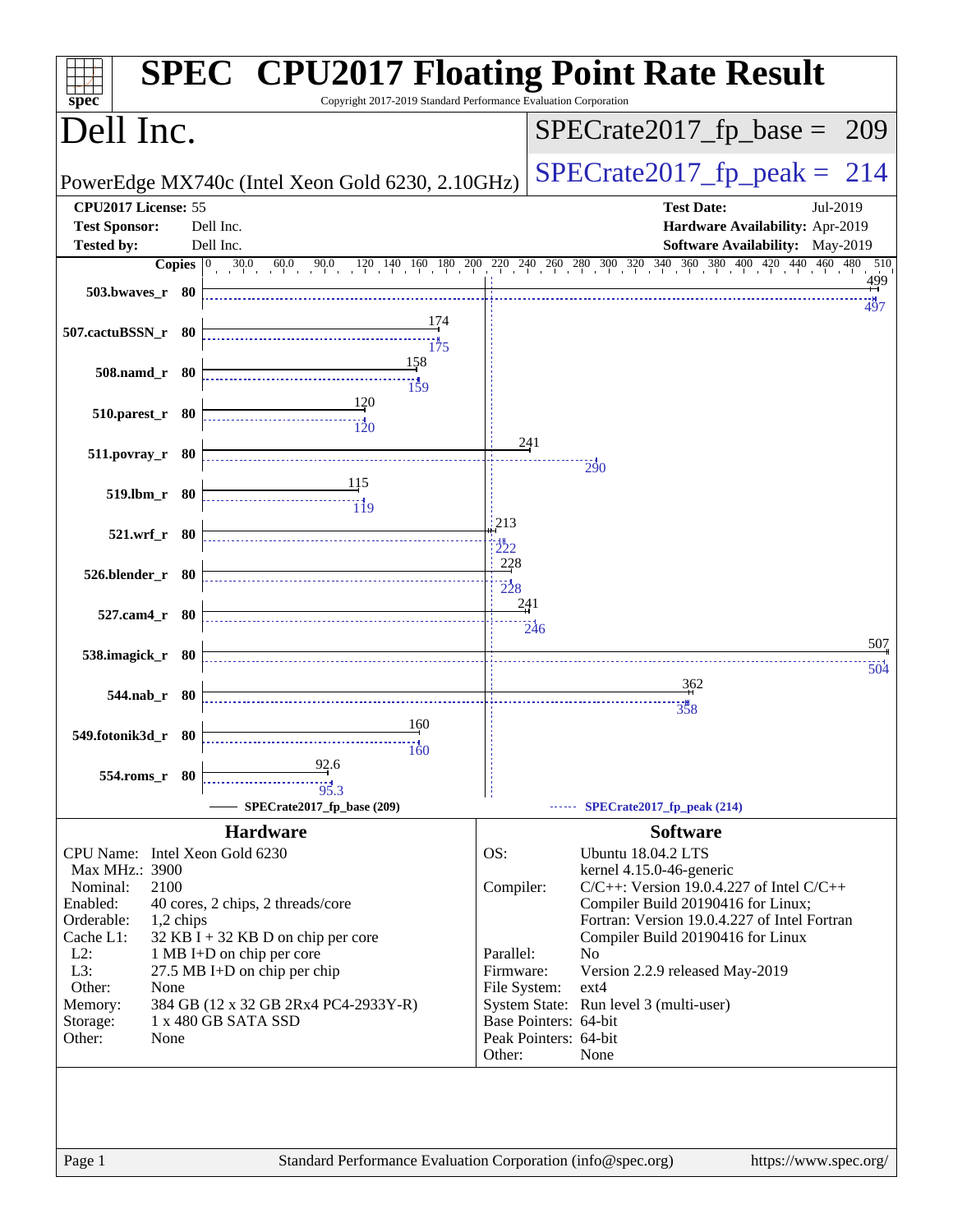| <b>SPEC CPU2017 Floating Point Rate Result</b><br>Copyright 2017-2019 Standard Performance Evaluation Corporation<br>spec <sup>®</sup>                                                                                                                                                                                                                                                                                                                                                                                                                                                                                                                                    |                                                  |                |       |                                                                                                          |              |                               |            |               |                |              |                               |              |                                        |              |
|---------------------------------------------------------------------------------------------------------------------------------------------------------------------------------------------------------------------------------------------------------------------------------------------------------------------------------------------------------------------------------------------------------------------------------------------------------------------------------------------------------------------------------------------------------------------------------------------------------------------------------------------------------------------------|--------------------------------------------------|----------------|-------|----------------------------------------------------------------------------------------------------------|--------------|-------------------------------|------------|---------------|----------------|--------------|-------------------------------|--------------|----------------------------------------|--------------|
| Dell Inc.                                                                                                                                                                                                                                                                                                                                                                                                                                                                                                                                                                                                                                                                 |                                                  |                |       |                                                                                                          |              | $SPECTate2017_fp\_base = 209$ |            |               |                |              |                               |              |                                        |              |
|                                                                                                                                                                                                                                                                                                                                                                                                                                                                                                                                                                                                                                                                           | PowerEdge MX740c (Intel Xeon Gold 6230, 2.10GHz) |                |       |                                                                                                          |              |                               |            |               |                |              | $SPECTate2017$ _fp_peak = 214 |              |                                        |              |
| CPU2017 License: 55                                                                                                                                                                                                                                                                                                                                                                                                                                                                                                                                                                                                                                                       |                                                  |                |       |                                                                                                          |              |                               |            |               |                |              | <b>Test Date:</b>             |              | Jul-2019                               |              |
| <b>Test Sponsor:</b>                                                                                                                                                                                                                                                                                                                                                                                                                                                                                                                                                                                                                                                      | Dell Inc.                                        |                |       |                                                                                                          |              |                               |            |               |                |              |                               |              | Hardware Availability: Apr-2019        |              |
| <b>Tested by:</b>                                                                                                                                                                                                                                                                                                                                                                                                                                                                                                                                                                                                                                                         | Dell Inc.                                        |                |       |                                                                                                          |              |                               |            |               |                |              |                               |              | <b>Software Availability:</b> May-2019 |              |
|                                                                                                                                                                                                                                                                                                                                                                                                                                                                                                                                                                                                                                                                           | <b>Results Table</b>                             |                |       |                                                                                                          |              |                               |            |               |                |              |                               |              |                                        |              |
| <b>Benchmark</b>                                                                                                                                                                                                                                                                                                                                                                                                                                                                                                                                                                                                                                                          | <b>Copies</b>                                    | <b>Seconds</b> | Ratio | <b>Base</b><br><b>Seconds</b>                                                                            | <b>Ratio</b> | <b>Seconds</b>                | Ratio      | <b>Copies</b> | <b>Seconds</b> | <b>Ratio</b> | <b>Peak</b><br><b>Seconds</b> | <b>Ratio</b> | <b>Seconds</b>                         | <b>Ratio</b> |
| 503.bwaves_r                                                                                                                                                                                                                                                                                                                                                                                                                                                                                                                                                                                                                                                              | 80                                               | <b>1609</b>    | 499   | 1607                                                                                                     | 499          | 1627                          | 493        | 80            | 1613           | 497          | 1619                          | 495          | <b>1614</b>                            | 497          |
| 507.cactuBSSN_r                                                                                                                                                                                                                                                                                                                                                                                                                                                                                                                                                                                                                                                           | 80                                               | 580            | 175   | 581                                                                                                      | 174          | 581                           | 174        | 80            | 584            | 173          | 580                           | 175          | 580                                    | <b>175</b>   |
| 508.namd r                                                                                                                                                                                                                                                                                                                                                                                                                                                                                                                                                                                                                                                                | 80                                               | 481            | 158   | 481                                                                                                      | 158          | 482                           | 158        | 80            | 478            | 159          | 476                           | 160          | 477                                    | 159          |
| 510.parest_r                                                                                                                                                                                                                                                                                                                                                                                                                                                                                                                                                                                                                                                              | 80                                               | 1745           | 120   | 1752                                                                                                     | 119          | 1750                          | 120        | 80            | 1750           | 120          | 1747                          | 120          | 1750                                   | 120          |
| $511.povray_r$                                                                                                                                                                                                                                                                                                                                                                                                                                                                                                                                                                                                                                                            | 80                                               | 774            | 241   | 771                                                                                                      | 242          | 774                           | 241        | 80            | 643            | 290          | 641                           | 291          | 643                                    | 290          |
| 519.lbm_r                                                                                                                                                                                                                                                                                                                                                                                                                                                                                                                                                                                                                                                                 | 80                                               | 732            | 115   | 733                                                                                                      | 115          | 733                           | 115        | 80            | 710            | 119          | 709                           | <b>119</b>   | 708                                    | 119          |
| $521.wrf_r$                                                                                                                                                                                                                                                                                                                                                                                                                                                                                                                                                                                                                                                               | 80                                               | 842            | 213   | 848                                                                                                      | 211          | 827                           | 217        | 80            | 802            | 223          | 807                           | 222          | 816                                    | 220          |
| 526.blender_r                                                                                                                                                                                                                                                                                                                                                                                                                                                                                                                                                                                                                                                             | 80                                               | 534            | 228   | 534                                                                                                      | 228          | 534                           | 228        | 80            | 535            | 228          | 534                           | 228          | 535                                    | 228          |
| 527.cam4_r                                                                                                                                                                                                                                                                                                                                                                                                                                                                                                                                                                                                                                                                | 80                                               | 580            | 241   | 581                                                                                                      | 241          | 587                           | 239        | 80            | 569            | 246          | 570                           | 246          | 570                                    | 245          |
| 538.imagick_r                                                                                                                                                                                                                                                                                                                                                                                                                                                                                                                                                                                                                                                             | 80                                               | 393            | 506   | 393                                                                                                      | 507          | 393                           | 507        | 80            | 395            | 504          | 395                           | 504          | 395                                    | 504          |
| 544.nab_r                                                                                                                                                                                                                                                                                                                                                                                                                                                                                                                                                                                                                                                                 | 80                                               | 372            | 362   | 375                                                                                                      | 359          | 371                           | 362        | 80            | 377            | 357          | 376                           | 358          | 375                                    | 359          |
| 549.fotonik3d_r                                                                                                                                                                                                                                                                                                                                                                                                                                                                                                                                                                                                                                                           | 80                                               | 1950           | 160   | 1945                                                                                                     | 160          | 1949                          | <b>160</b> | 80            | 1955           | 159          | 1947                          | 160          | <b>1950</b>                            | <b>160</b>   |
| 554.roms_r                                                                                                                                                                                                                                                                                                                                                                                                                                                                                                                                                                                                                                                                | 80                                               | 1368           | 92.9  | 1373                                                                                                     | 92.6         | 1377                          | 92.3       | 80            | 1334           | 95.3         | 1332                          | 95.4         | 1335                                   | 95.3         |
| $SPECrate2017_fp\_base =$                                                                                                                                                                                                                                                                                                                                                                                                                                                                                                                                                                                                                                                 |                                                  |                | 209   |                                                                                                          |              |                               |            |               |                |              |                               |              |                                        |              |
| $SPECrate2017_fp\_peak =$                                                                                                                                                                                                                                                                                                                                                                                                                                                                                                                                                                                                                                                 |                                                  |                | 214   |                                                                                                          |              |                               |            |               |                |              |                               |              |                                        |              |
|                                                                                                                                                                                                                                                                                                                                                                                                                                                                                                                                                                                                                                                                           |                                                  |                |       | Results appear in the order in which they were run. Bold underlined text indicates a median measurement. |              |                               |            |               |                |              |                               |              |                                        |              |
| The config file option 'submit' was used.                                                                                                                                                                                                                                                                                                                                                                                                                                                                                                                                                                                                                                 |                                                  |                |       |                                                                                                          |              | <b>Submit Notes</b>           |            |               |                |              |                               |              |                                        |              |
| Stack size set to unlimited using "ulimit -s unlimited"                                                                                                                                                                                                                                                                                                                                                                                                                                                                                                                                                                                                                   |                                                  |                |       |                                                                                                          |              | <b>Operating System Notes</b> |            |               |                |              |                               |              |                                        |              |
|                                                                                                                                                                                                                                                                                                                                                                                                                                                                                                                                                                                                                                                                           |                                                  |                |       |                                                                                                          |              | <b>General Notes</b>          |            |               |                |              |                               |              |                                        |              |
| Environment variables set by runcpu before the start of the run:<br>KMP_AFFINITY = "granularity=fine, scatter"<br>LD_LIBRARY_PATH = "/home/cpu2017/lib/ia32:/home/cpu2017/lib/intel64"<br>OMP_STACKSIZE = "192M"                                                                                                                                                                                                                                                                                                                                                                                                                                                          |                                                  |                |       |                                                                                                          |              |                               |            |               |                |              |                               |              |                                        |              |
| Binaries compiled on a system with 1x Intel Core i9-7900X CPU + 32GB RAM<br>memory using Redhat Enterprise Linux 7.5<br>NA: The test sponsor attests, as of date of publication, that CVE-2017-5754 (Meltdown)<br>is mitigated in the system as tested and documented.<br>Yes: The test sponsor attests, as of date of publication, that CVE-2017-5753 (Spectre variant 1)<br>is mitigated in the system as tested and documented.<br>Yes: The test sponsor attests, as of date of publication, that CVE-2017-5715 (Spectre variant 2)<br>is mitigated in the system as tested and documented.<br>Transparent Huge Pages enabled by default<br>Prior to runcpu invocation |                                                  |                |       |                                                                                                          |              |                               |            |               |                |              |                               |              |                                        |              |
| (Continued on next page)                                                                                                                                                                                                                                                                                                                                                                                                                                                                                                                                                                                                                                                  |                                                  |                |       |                                                                                                          |              |                               |            |               |                |              |                               |              |                                        |              |
| Page 2                                                                                                                                                                                                                                                                                                                                                                                                                                                                                                                                                                                                                                                                    |                                                  |                |       | Standard Performance Evaluation Corporation (info@spec.org)                                              |              |                               |            |               |                |              |                               |              | https://www.spec.org/                  |              |
|                                                                                                                                                                                                                                                                                                                                                                                                                                                                                                                                                                                                                                                                           |                                                  |                |       |                                                                                                          |              |                               |            |               |                |              |                               |              |                                        |              |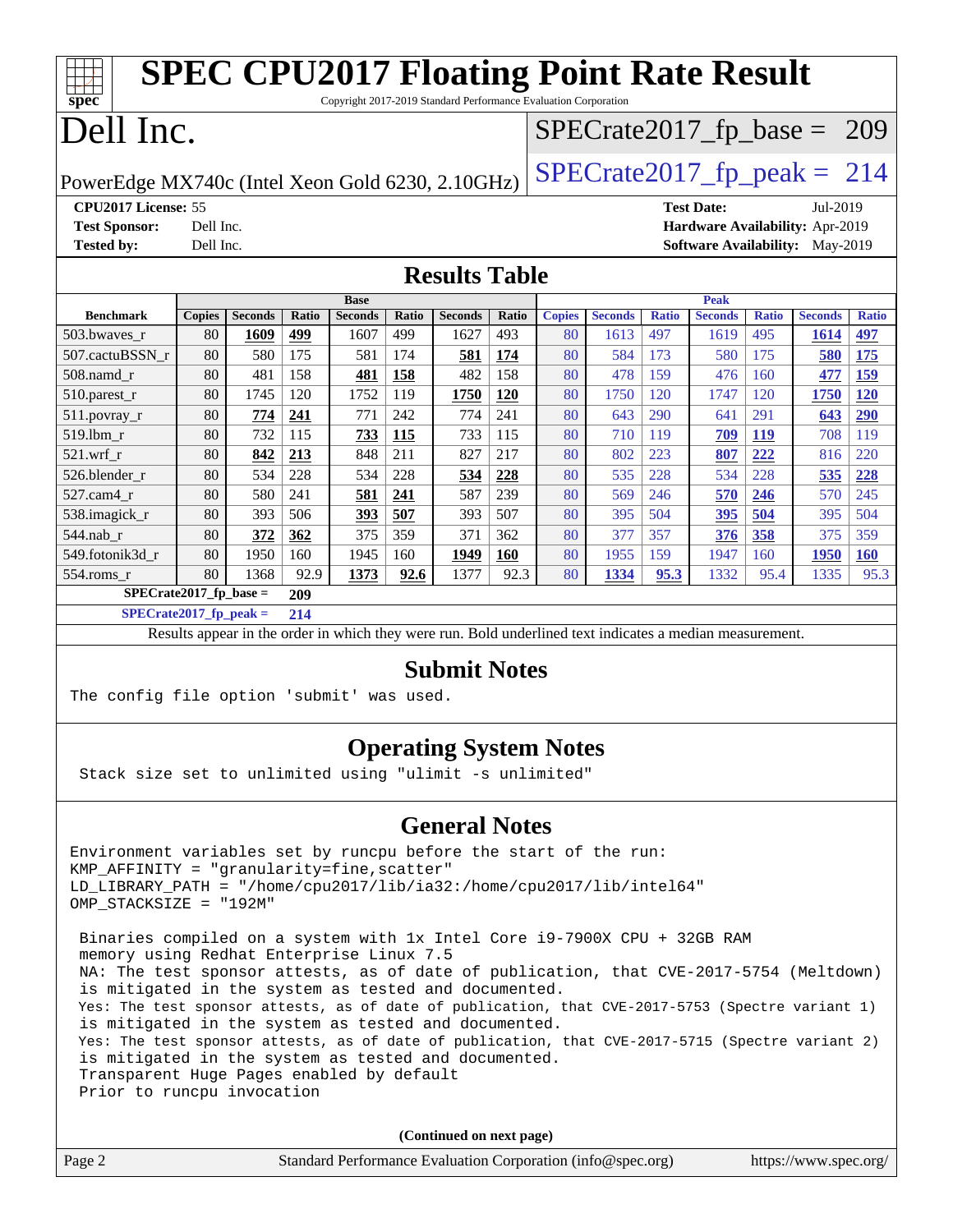| <b>SPEC CPU2017 Floating Point Rate Result</b><br>Copyright 2017-2019 Standard Performance Evaluation Corporation<br>$spec^*$                                                                                                                                                                                                                                                                                                                                                                                                                                                                                                                                                                                                                                                                                                                                                                                                                                                                                                                                                                                                                                                                                                                                                                                                                                                                                                                                                                                                                               |                                                                                                     |
|-------------------------------------------------------------------------------------------------------------------------------------------------------------------------------------------------------------------------------------------------------------------------------------------------------------------------------------------------------------------------------------------------------------------------------------------------------------------------------------------------------------------------------------------------------------------------------------------------------------------------------------------------------------------------------------------------------------------------------------------------------------------------------------------------------------------------------------------------------------------------------------------------------------------------------------------------------------------------------------------------------------------------------------------------------------------------------------------------------------------------------------------------------------------------------------------------------------------------------------------------------------------------------------------------------------------------------------------------------------------------------------------------------------------------------------------------------------------------------------------------------------------------------------------------------------|-----------------------------------------------------------------------------------------------------|
| Dell Inc.                                                                                                                                                                                                                                                                                                                                                                                                                                                                                                                                                                                                                                                                                                                                                                                                                                                                                                                                                                                                                                                                                                                                                                                                                                                                                                                                                                                                                                                                                                                                                   | $SPECrate2017_fp\_base = 209$                                                                       |
| PowerEdge MX740c (Intel Xeon Gold 6230, 2.10GHz)                                                                                                                                                                                                                                                                                                                                                                                                                                                                                                                                                                                                                                                                                                                                                                                                                                                                                                                                                                                                                                                                                                                                                                                                                                                                                                                                                                                                                                                                                                            | $SPECrate2017_fp\_peak = 214$                                                                       |
| CPU2017 License: 55<br>Dell Inc.<br><b>Test Sponsor:</b><br>Dell Inc.<br><b>Tested by:</b>                                                                                                                                                                                                                                                                                                                                                                                                                                                                                                                                                                                                                                                                                                                                                                                                                                                                                                                                                                                                                                                                                                                                                                                                                                                                                                                                                                                                                                                                  | <b>Test Date:</b><br>Jul-2019<br>Hardware Availability: Apr-2019<br>Software Availability: May-2019 |
| <b>General Notes (Continued)</b>                                                                                                                                                                                                                                                                                                                                                                                                                                                                                                                                                                                                                                                                                                                                                                                                                                                                                                                                                                                                                                                                                                                                                                                                                                                                                                                                                                                                                                                                                                                            |                                                                                                     |
| Filesystem page cache synced and cleared with:<br>sync; echo 3><br>/proc/sys/vm/drop_caches                                                                                                                                                                                                                                                                                                                                                                                                                                                                                                                                                                                                                                                                                                                                                                                                                                                                                                                                                                                                                                                                                                                                                                                                                                                                                                                                                                                                                                                                 |                                                                                                     |
| <b>Platform Notes</b>                                                                                                                                                                                                                                                                                                                                                                                                                                                                                                                                                                                                                                                                                                                                                                                                                                                                                                                                                                                                                                                                                                                                                                                                                                                                                                                                                                                                                                                                                                                                       |                                                                                                     |
| BIOS settings:<br>ADDDC setting disabled<br>Virtualization Technology disabled<br>DCU Streamer Prefetcher disabled<br>System Profile set to Custom<br>CPU Performance set to Maximum Performance<br>C States set to Autonomous<br>C1E disabled<br>Uncore Frequency set to Dynamic<br>Energy Efficiency Policy set to Performance<br>Memory Patrol Scrub disabled<br>Logical Processor enabled<br>CPU Interconnect Bus Link Power Management disabled<br>PCI ASPM L1 Link Power Management disabled<br>Sysinfo program /home/cpu2017/bin/sysinfo<br>Rev: r5974 of 2018-05-19 9bcde8f2999c33d61f64985e45859ea9<br>running on intel-sut Mon Jul 1 10:13:34 2019<br>SUT (System Under Test) info as seen by some common utilities.<br>For more information on this section, see<br>https://www.spec.org/cpu2017/Docs/config.html#sysinfo<br>From /proc/cpuinfo<br>model name : Intel(R) Xeon(R) Gold 6230 CPU @ 2.10GHz<br>"physical id"s (chips)<br>2<br>80 "processors"<br>cores, siblings (Caution: counting these is hw and system dependent. The following<br>excerpts from /proc/cpuinfo might not be reliable. Use with caution.)<br>cpu cores : 20<br>siblings : 40<br>physical 0: cores 0 1 2 3 4 8 9 10 11 12 16 17 18 19 20 24 25 26 27 28<br>physical 1: cores 0 1 2 3 4 8 9 10 11 12 16 17 18 19 20 24 25 26 27 28<br>From 1scpu:<br>Architecture:<br>x86_64<br>32-bit, 64-bit<br>$CPU$ op-mode( $s$ ):<br>Byte Order:<br>Little Endian<br>CPU(s):<br>80<br>On-line CPU(s) list: $0-79$<br>Thread(s) per core:<br>2<br>$Core(s)$ per socket:<br>20 |                                                                                                     |
| (Continued on next page)                                                                                                                                                                                                                                                                                                                                                                                                                                                                                                                                                                                                                                                                                                                                                                                                                                                                                                                                                                                                                                                                                                                                                                                                                                                                                                                                                                                                                                                                                                                                    |                                                                                                     |
| Page 3<br>Standard Performance Evaluation Corporation (info@spec.org)                                                                                                                                                                                                                                                                                                                                                                                                                                                                                                                                                                                                                                                                                                                                                                                                                                                                                                                                                                                                                                                                                                                                                                                                                                                                                                                                                                                                                                                                                       | https://www.spec.org/                                                                               |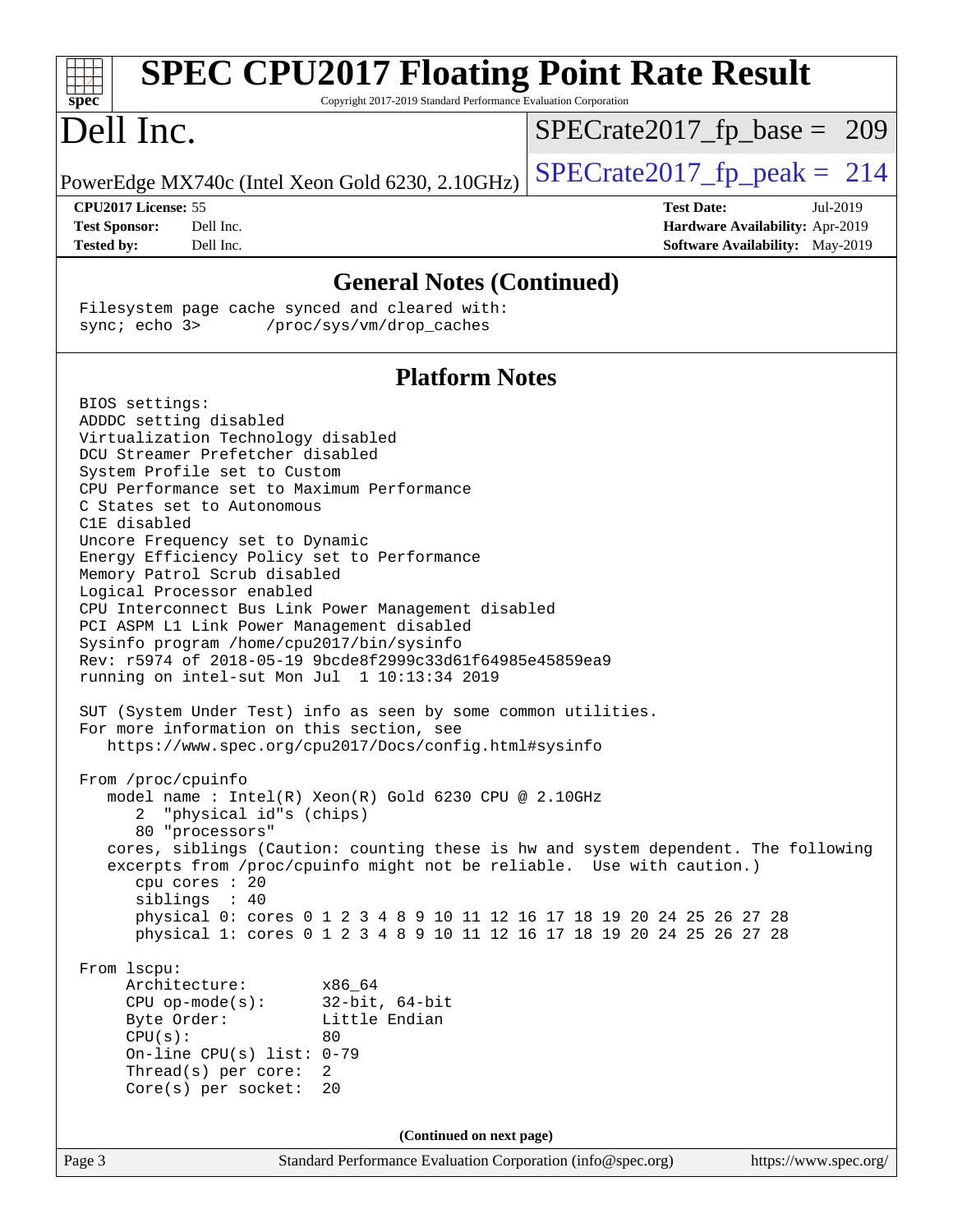| $spec^*$                                                                                                                                                                                                                                                                                                                                                                                                                                                                                                                                                                | Copyright 2017-2019 Standard Performance Evaluation Corporation                                                                                                                                                                                                                                                                                                                                                                                              | <b>SPEC CPU2017 Floating Point Rate Result</b>                                                                                                                                                                                                                                                                                                                                                                                                                                                                                                                                                                                                                                                                                                                                                                                                                                                                                                                                                                                                                                                                                                                                                                                                                                                                                                        |
|-------------------------------------------------------------------------------------------------------------------------------------------------------------------------------------------------------------------------------------------------------------------------------------------------------------------------------------------------------------------------------------------------------------------------------------------------------------------------------------------------------------------------------------------------------------------------|--------------------------------------------------------------------------------------------------------------------------------------------------------------------------------------------------------------------------------------------------------------------------------------------------------------------------------------------------------------------------------------------------------------------------------------------------------------|-------------------------------------------------------------------------------------------------------------------------------------------------------------------------------------------------------------------------------------------------------------------------------------------------------------------------------------------------------------------------------------------------------------------------------------------------------------------------------------------------------------------------------------------------------------------------------------------------------------------------------------------------------------------------------------------------------------------------------------------------------------------------------------------------------------------------------------------------------------------------------------------------------------------------------------------------------------------------------------------------------------------------------------------------------------------------------------------------------------------------------------------------------------------------------------------------------------------------------------------------------------------------------------------------------------------------------------------------------|
| Dell Inc.                                                                                                                                                                                                                                                                                                                                                                                                                                                                                                                                                               |                                                                                                                                                                                                                                                                                                                                                                                                                                                              | $SPECrate2017_fp\_base = 209$                                                                                                                                                                                                                                                                                                                                                                                                                                                                                                                                                                                                                                                                                                                                                                                                                                                                                                                                                                                                                                                                                                                                                                                                                                                                                                                         |
|                                                                                                                                                                                                                                                                                                                                                                                                                                                                                                                                                                         | PowerEdge MX740c (Intel Xeon Gold 6230, 2.10GHz)                                                                                                                                                                                                                                                                                                                                                                                                             | $SPECrate2017_fp\_peak = 214$                                                                                                                                                                                                                                                                                                                                                                                                                                                                                                                                                                                                                                                                                                                                                                                                                                                                                                                                                                                                                                                                                                                                                                                                                                                                                                                         |
| CPU2017 License: 55<br><b>Test Sponsor:</b><br>Dell Inc.<br><b>Tested by:</b><br>Dell Inc.                                                                                                                                                                                                                                                                                                                                                                                                                                                                              |                                                                                                                                                                                                                                                                                                                                                                                                                                                              | <b>Test Date:</b><br>Jul-2019<br>Hardware Availability: Apr-2019<br><b>Software Availability:</b> May-2019                                                                                                                                                                                                                                                                                                                                                                                                                                                                                                                                                                                                                                                                                                                                                                                                                                                                                                                                                                                                                                                                                                                                                                                                                                            |
|                                                                                                                                                                                                                                                                                                                                                                                                                                                                                                                                                                         | <b>Platform Notes (Continued)</b>                                                                                                                                                                                                                                                                                                                                                                                                                            |                                                                                                                                                                                                                                                                                                                                                                                                                                                                                                                                                                                                                                                                                                                                                                                                                                                                                                                                                                                                                                                                                                                                                                                                                                                                                                                                                       |
| Socket(s):<br>NUMA $node(s):$<br>Vendor ID:<br>CPU family:<br>Model:<br>Model name:<br>Stepping:<br>CPU MHz:<br>BogoMIPS:<br>Virtualization:<br>Lld cache:<br>Lli cache:<br>L2 cache:<br>L3 cache:<br>NUMA node0 CPU(s):<br>NUMA $node1$ $CPU(s):$<br>NUMA node2 CPU(s):<br>NUMA $node3$ $CPU(s):$<br>Flags:<br>/proc/cpuinfo cache data<br>cache size : 28160 KB<br>physical chip.<br>$available: 4 nodes (0-3)$<br>node 0 size: 95146 MB<br>node 0 free: 94327 MB<br>node 1 size: 96743 MB<br>node 1 free: 96166 MB<br>node 2 size: 96764 MB<br>node 2 free: 96081 MB | 2<br>4<br>GenuineIntel<br>6<br>85<br>Intel(R) Xeon(R) Gold 6230 CPU @ 2.10GHz<br>6<br>3119.231<br>4200.00<br>$VT - x$<br>32K<br>32K<br>1024K<br>28160K<br>node 0 cpus: 0 4 8 12 16 20 24 28 32 36 40 44 48 52 56 60 64 68 72 76<br>node 1 cpus: 1 5 9 13 17 21 25 29 33 37 41 45 49 53 57 61 65 69 73 77<br>node 2 cpus: 2 6 10 14 18 22 26 30 34 38 42 46 50 54 58 62 66 70 74 78<br>node 3 cpus: 3 7 11 15 19 23 27 31 35 39 43 47 51 55 59 63 67 71 75 79 | 0, 4, 8, 12, 16, 20, 24, 28, 32, 36, 40, 44, 48, 52, 56, 60, 64, 68, 72, 76<br>1, 5, 9, 13, 17, 21, 25, 29, 33, 37, 41, 45, 49, 53, 57, 61, 65, 69, 73, 77<br>2, 6, 10, 14, 18, 22, 26, 30, 34, 38, 42, 46, 50, 54, 58, 62, 66, 70, 74, 78<br>3, 7, 11, 15, 19, 23, 27, 31, 35, 39, 43, 47, 51, 55, 59, 63, 67, 71, 75, 79<br>fpu vme de pse tsc msr pae mce cx8 apic sep mtrr pge mca cmov<br>pat pse36 clflush dts acpi mmx fxsr sse sse2 ss ht tm pbe syscall nx pdpelgb rdtscp<br>lm constant_tsc art arch_perfmon pebs bts rep_good nopl xtopology nonstop_tsc cpuid<br>aperfmperf pni pclmulqdq dtes64 monitor ds_cpl vmx smx est tm2 ssse3 sdbg fma cx16<br>xtpr pdcm pcid dca sse4_1 sse4_2 x2apic movbe popcnt aes xsave avx f16c rdrand<br>lahf_lm abm 3dnowprefetch cpuid_fault epb cat_13 cdp_13 invpcid_single intel_ppin<br>ssbd mba ibrs ibpb stibp ibrs_enhanced tpr_shadow vnmi flexpriority ept vpid<br>fsgsbase tsc_adjust bmil hle avx2 smep bmi2 erms invpcid rtm cqm mpx rdt_a avx512f<br>avx512dq rdseed adx smap clflushopt clwb intel_pt avx512cd avx512bw avx512vl<br>xsaveopt xsavec xgetbvl xsaves cqm_llc cqm_occup_llc cqm_mbm_total cqm_mbm_local<br>dtherm ida arat pln pts pku ospke avx512_vnni flush_lld arch_capabilities<br>From numactl --hardware WARNING: a numactl 'node' might or might not correspond to a |
| node 3 size: 96762 MB                                                                                                                                                                                                                                                                                                                                                                                                                                                                                                                                                   |                                                                                                                                                                                                                                                                                                                                                                                                                                                              |                                                                                                                                                                                                                                                                                                                                                                                                                                                                                                                                                                                                                                                                                                                                                                                                                                                                                                                                                                                                                                                                                                                                                                                                                                                                                                                                                       |
|                                                                                                                                                                                                                                                                                                                                                                                                                                                                                                                                                                         | (Continued on next page)                                                                                                                                                                                                                                                                                                                                                                                                                                     |                                                                                                                                                                                                                                                                                                                                                                                                                                                                                                                                                                                                                                                                                                                                                                                                                                                                                                                                                                                                                                                                                                                                                                                                                                                                                                                                                       |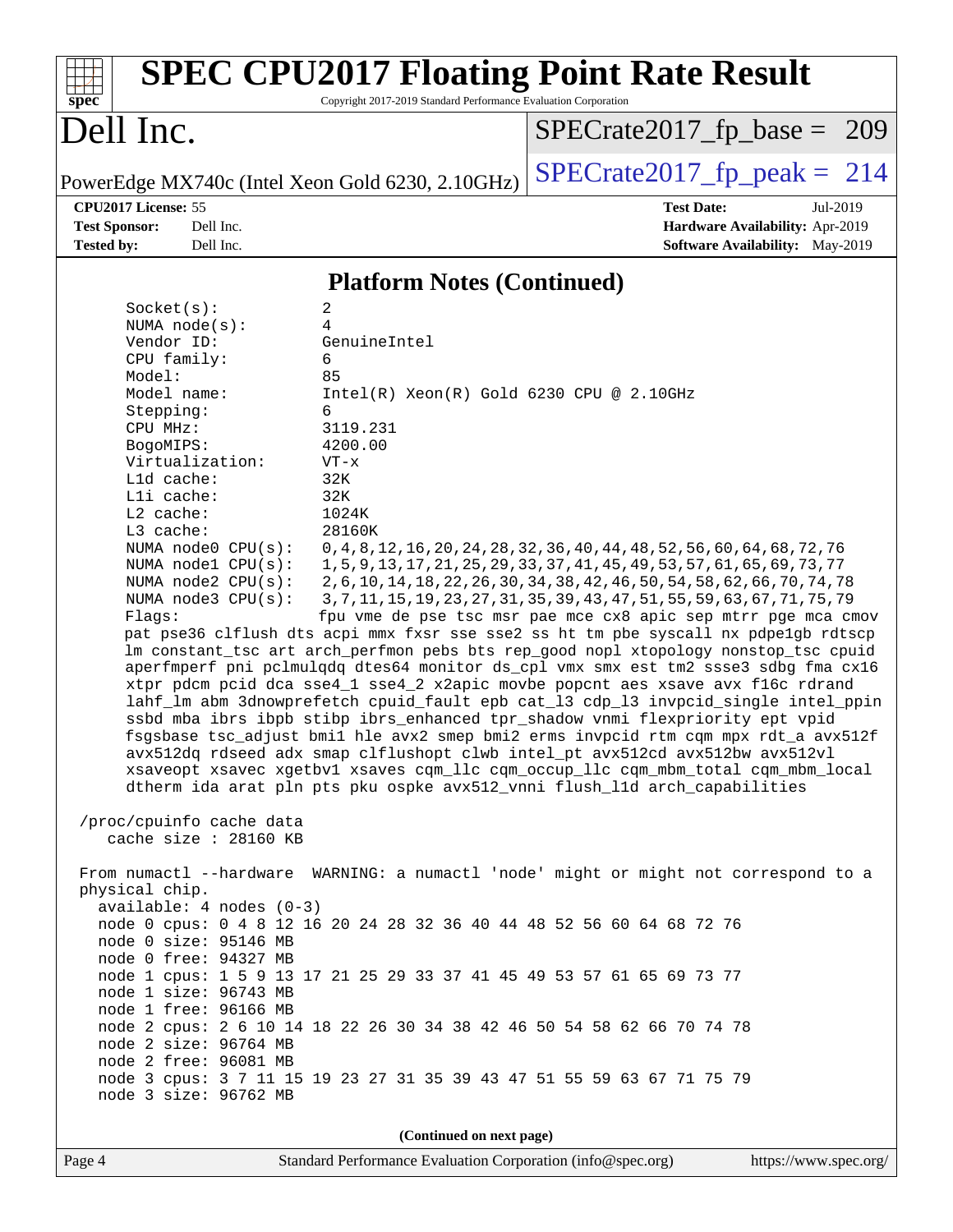| <b>SPEC CPU2017 Floating Point Rate Result</b><br>Copyright 2017-2019 Standard Performance Evaluation Corporation<br>spec <sup>®</sup>                                                                                                                                                                                                                                                                                                                                                                                                                                                                                                                                                                                                                                                                                                                                                                                                                                                                                                                                                                                                                                                                                                                                                                                                                                                                                                                                                                                    |                                                                                                            |
|---------------------------------------------------------------------------------------------------------------------------------------------------------------------------------------------------------------------------------------------------------------------------------------------------------------------------------------------------------------------------------------------------------------------------------------------------------------------------------------------------------------------------------------------------------------------------------------------------------------------------------------------------------------------------------------------------------------------------------------------------------------------------------------------------------------------------------------------------------------------------------------------------------------------------------------------------------------------------------------------------------------------------------------------------------------------------------------------------------------------------------------------------------------------------------------------------------------------------------------------------------------------------------------------------------------------------------------------------------------------------------------------------------------------------------------------------------------------------------------------------------------------------|------------------------------------------------------------------------------------------------------------|
| Dell Inc.                                                                                                                                                                                                                                                                                                                                                                                                                                                                                                                                                                                                                                                                                                                                                                                                                                                                                                                                                                                                                                                                                                                                                                                                                                                                                                                                                                                                                                                                                                                 | $SPECrate2017_fp\_base = 209$                                                                              |
| PowerEdge MX740c (Intel Xeon Gold 6230, 2.10GHz)                                                                                                                                                                                                                                                                                                                                                                                                                                                                                                                                                                                                                                                                                                                                                                                                                                                                                                                                                                                                                                                                                                                                                                                                                                                                                                                                                                                                                                                                          | $SPECTate2017$ fp peak = 214                                                                               |
| CPU2017 License: 55<br><b>Test Sponsor:</b><br>Dell Inc.<br>Dell Inc.<br><b>Tested by:</b>                                                                                                                                                                                                                                                                                                                                                                                                                                                                                                                                                                                                                                                                                                                                                                                                                                                                                                                                                                                                                                                                                                                                                                                                                                                                                                                                                                                                                                | <b>Test Date:</b><br>Jul-2019<br>Hardware Availability: Apr-2019<br><b>Software Availability:</b> May-2019 |
| <b>Platform Notes (Continued)</b>                                                                                                                                                                                                                                                                                                                                                                                                                                                                                                                                                                                                                                                                                                                                                                                                                                                                                                                                                                                                                                                                                                                                                                                                                                                                                                                                                                                                                                                                                         |                                                                                                            |
| node 3 free: 96270 MB<br>node distances:<br>node<br>$\overline{0}$<br>$\frac{1}{2}$<br>2<br>3<br>0 :<br>10<br>21 11 21<br>1:<br>21<br>10  21  11<br>2:<br>11<br>21 10 21<br>3:<br>21<br>11<br>21<br>10<br>From /proc/meminfo<br>MemTotal:<br>394666960 kB<br>HugePages_Total:<br>0<br>Hugepagesize:<br>2048 kB<br>/usr/bin/lsb_release -d<br>Ubuntu 18.04.2 LTS<br>From /etc/*release* /etc/*version*<br>debian_version: buster/sid<br>os-release:<br>NAME="Ubuntu"<br>VERSION="18.04.2 LTS (Bionic Beaver)"<br>ID=ubuntu<br>ID LIKE=debian<br>PRETTY_NAME="Ubuntu 18.04.2 LTS"<br>VERSION ID="18.04"<br>HOME_URL="https://www.ubuntu.com/"<br>SUPPORT_URL="https://help.ubuntu.com/"<br>$uname -a$ :<br>Linux intel-sut 4.15.0-46-generic #49-Ubuntu SMP Wed Feb 6 09:33:07 UTC 2019 x86_64<br>x86_64 x86_64 GNU/Linux<br>Kernel self-reported vulnerability status:<br>CVE-2017-5754 (Meltdown):<br>Not affected<br>CVE-2017-5753 (Spectre variant 1): Mitigation: __user pointer sanitization<br>CVE-2017-5715 (Spectre variant 2): Mitigation: Enhanced IBRS, IBPB<br>run-level 3 Jul 1 00:52<br>SPEC is set to: /home/cpu2017<br>Type Size Used Avail Use% Mounted on<br>Filesystem<br>/dev/sda2<br>ext4 439G<br>31G 386G<br>$8\frac{6}{5}$ /<br>Additional information from dmidecode follows. WARNING: Use caution when you interpret<br>this section. The 'dmidecode' program reads system data which is "intended to allow<br>hardware to be accurately determined", but the intent may not be met, as there are |                                                                                                            |
| (Continued on next page)                                                                                                                                                                                                                                                                                                                                                                                                                                                                                                                                                                                                                                                                                                                                                                                                                                                                                                                                                                                                                                                                                                                                                                                                                                                                                                                                                                                                                                                                                                  |                                                                                                            |
| Standard Performance Evaluation Corporation (info@spec.org)<br>Page 5                                                                                                                                                                                                                                                                                                                                                                                                                                                                                                                                                                                                                                                                                                                                                                                                                                                                                                                                                                                                                                                                                                                                                                                                                                                                                                                                                                                                                                                     | https://www.spec.org/                                                                                      |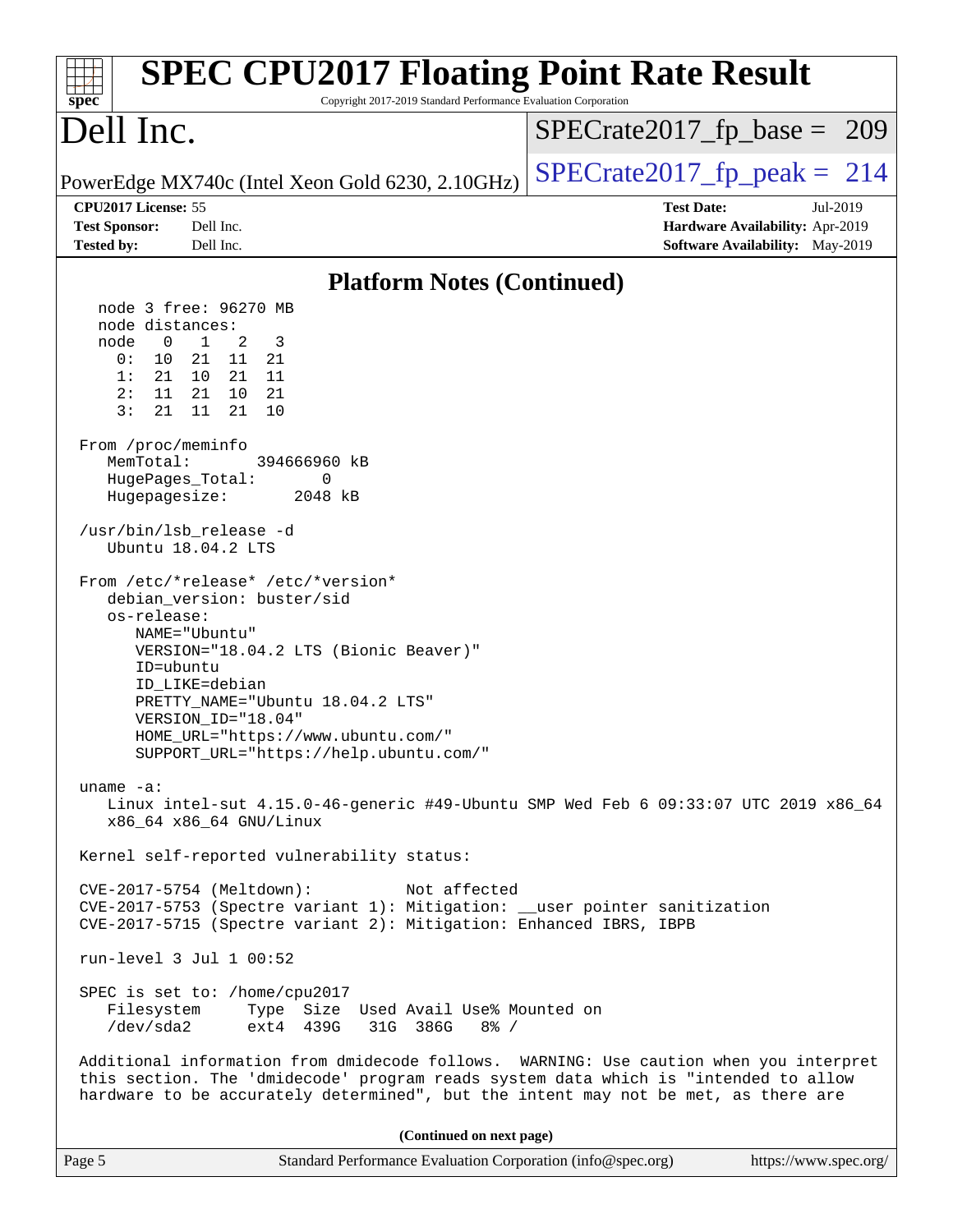# **[spec](http://www.spec.org/)**

## **[SPEC CPU2017 Floating Point Rate Result](http://www.spec.org/auto/cpu2017/Docs/result-fields.html#SPECCPU2017FloatingPointRateResult)**

Copyright 2017-2019 Standard Performance Evaluation Corporation

### Dell Inc.

[SPECrate2017\\_fp\\_base =](http://www.spec.org/auto/cpu2017/Docs/result-fields.html#SPECrate2017fpbase) 209

PowerEdge MX740c (Intel Xeon Gold 6230, 2.10GHz)  $\left|$  [SPECrate2017\\_fp\\_peak =](http://www.spec.org/auto/cpu2017/Docs/result-fields.html#SPECrate2017fppeak) 214

**[CPU2017 License:](http://www.spec.org/auto/cpu2017/Docs/result-fields.html#CPU2017License)** 55 **[Test Date:](http://www.spec.org/auto/cpu2017/Docs/result-fields.html#TestDate)** Jul-2019 **[Test Sponsor:](http://www.spec.org/auto/cpu2017/Docs/result-fields.html#TestSponsor)** Dell Inc. **[Hardware Availability:](http://www.spec.org/auto/cpu2017/Docs/result-fields.html#HardwareAvailability)** Apr-2019 **[Tested by:](http://www.spec.org/auto/cpu2017/Docs/result-fields.html#Testedby)** Dell Inc. **[Software Availability:](http://www.spec.org/auto/cpu2017/Docs/result-fields.html#SoftwareAvailability)** May-2019

#### **[Platform Notes \(Continued\)](http://www.spec.org/auto/cpu2017/Docs/result-fields.html#PlatformNotes)**

 frequent changes to hardware, firmware, and the "DMTF SMBIOS" standard. BIOS Dell Inc. 2.2.9 05/08/2019 Memory: 11x 00AD00B300AD HMA84GR7CJR4N-WM 32 GB 2 rank 2933 1x 00AD063200AD HMA84GR7CJR4N-WM 32 GB 2 rank 2933 12x Not Specified Not Specified

(End of data from sysinfo program)

#### **[Compiler Version Notes](http://www.spec.org/auto/cpu2017/Docs/result-fields.html#CompilerVersionNotes)**

Page 6 Standard Performance Evaluation Corporation [\(info@spec.org\)](mailto:info@spec.org) <https://www.spec.org/> ============================================================================== CC 519.lbm\_r(base) 538.imagick\_r(base, peak) 544.nab\_r(base, peak) ------------------------------------------------------------------------------ Intel(R) C Intel(R) 64 Compiler for applications running on Intel(R)  $64$ , Version 19.0.4.227 Build 20190416 Copyright (C) 1985-2019 Intel Corporation. All rights reserved. ------------------------------------------------------------------------------ ============================================================================== CC 519.lbm\_r(peak) ------------------------------------------------------------------------------ Intel(R) C Intel(R) 64 Compiler for applications running on Intel(R)  $64$ , Version 19.0.4.227 Build 20190416 Copyright (C) 1985-2019 Intel Corporation. All rights reserved. ------------------------------------------------------------------------------ ============================================================================== CXXC 508.namd\_r(base) 510.parest\_r(base, peak) ------------------------------------------------------------------------------ Intel(R) C++ Intel(R) 64 Compiler for applications running on Intel(R) 64, Version 19.0.4.227 Build 20190416 Copyright (C) 1985-2019 Intel Corporation. All rights reserved. ------------------------------------------------------------------------------ ============================================================================== CXXC 508.namd\_r(peak) ------------------------------------------------------------------------------ Intel(R)  $C++$  Intel(R) 64 Compiler for applications running on Intel(R) 64, Version 19.0.4.227 Build 20190416 Copyright (C) 1985-2019 Intel Corporation. All rights reserved. ------------------------------------------------------------------------------ ============================================================================== CC 511.povray\_r(base) 526.blender\_r(base, peak) ------------------------------------------------------------------------------ **(Continued on next page)**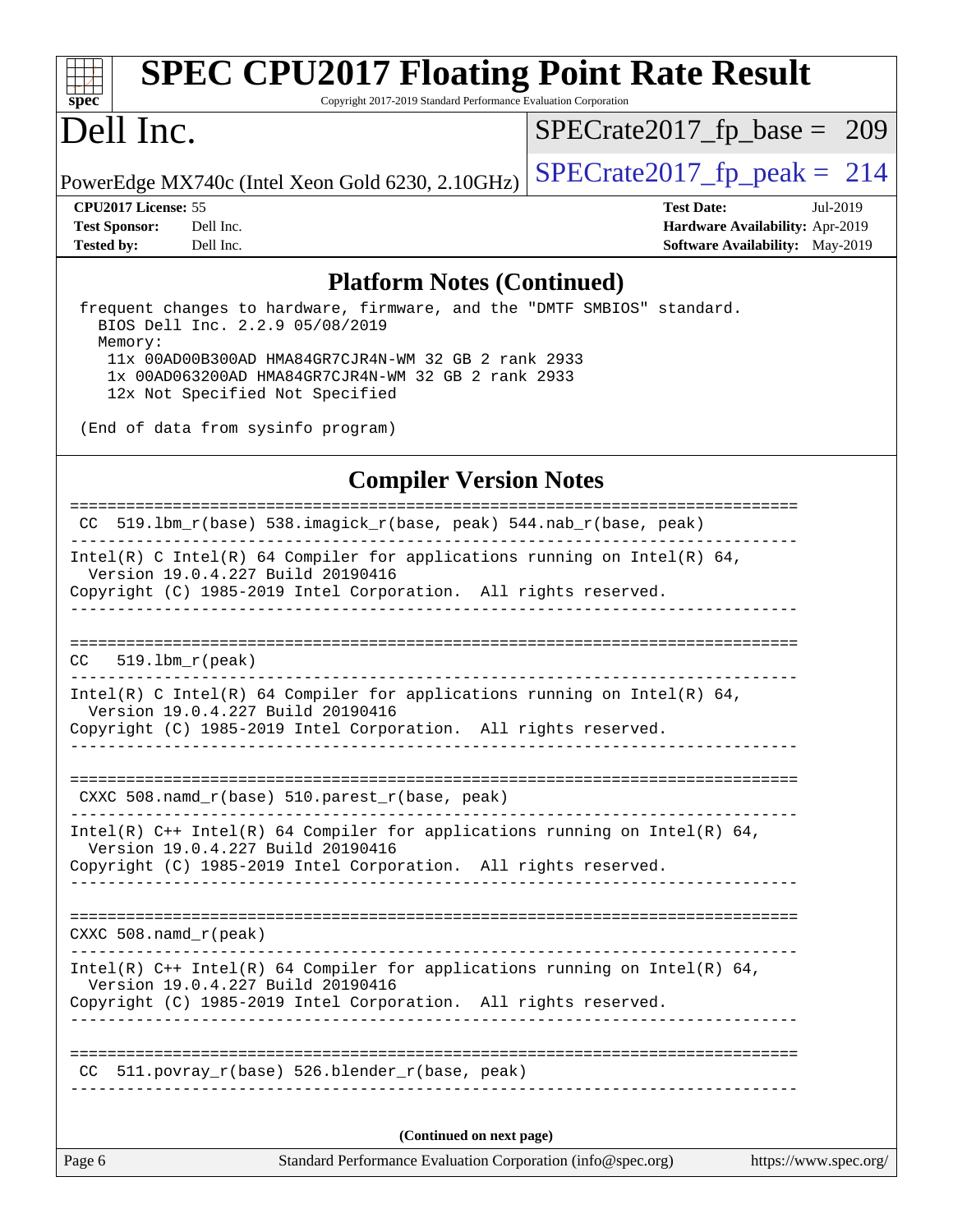| spec |  |  |  |  |  |
|------|--|--|--|--|--|

### **[SPEC CPU2017 Floating Point Rate Result](http://www.spec.org/auto/cpu2017/Docs/result-fields.html#SPECCPU2017FloatingPointRateResult)**

Copyright 2017-2019 Standard Performance Evaluation Corporation

### Dell Inc.

[SPECrate2017\\_fp\\_base =](http://www.spec.org/auto/cpu2017/Docs/result-fields.html#SPECrate2017fpbase) 209

PowerEdge MX740c (Intel Xeon Gold 6230, 2.10GHz)  $\left|$  [SPECrate2017\\_fp\\_peak =](http://www.spec.org/auto/cpu2017/Docs/result-fields.html#SPECrate2017fppeak) 214

**[CPU2017 License:](http://www.spec.org/auto/cpu2017/Docs/result-fields.html#CPU2017License)** 55 **[Test Date:](http://www.spec.org/auto/cpu2017/Docs/result-fields.html#TestDate)** Jul-2019 **[Test Sponsor:](http://www.spec.org/auto/cpu2017/Docs/result-fields.html#TestSponsor)** Dell Inc. **[Hardware Availability:](http://www.spec.org/auto/cpu2017/Docs/result-fields.html#HardwareAvailability)** Apr-2019 **[Tested by:](http://www.spec.org/auto/cpu2017/Docs/result-fields.html#Testedby)** Dell Inc. Dell Inc. **[Software Availability:](http://www.spec.org/auto/cpu2017/Docs/result-fields.html#SoftwareAvailability)** May-2019

### **[Compiler Version Notes \(Continued\)](http://www.spec.org/auto/cpu2017/Docs/result-fields.html#CompilerVersionNotes)**

| Intel(R) $C++$ Intel(R) 64 Compiler for applications running on Intel(R) 64,<br>Version 19.0.4.227 Build 20190416                                                                                                                                                                                                                                                                                                                                                                                                                                                    |
|----------------------------------------------------------------------------------------------------------------------------------------------------------------------------------------------------------------------------------------------------------------------------------------------------------------------------------------------------------------------------------------------------------------------------------------------------------------------------------------------------------------------------------------------------------------------|
| Copyright (C) 1985-2019 Intel Corporation. All rights reserved.<br>Intel(R) C Intel(R) 64 Compiler for applications running on Intel(R) 64,<br>Version 19.0.4.227 Build 20190416                                                                                                                                                                                                                                                                                                                                                                                     |
| Copyright (C) 1985-2019 Intel Corporation. All rights reserved.                                                                                                                                                                                                                                                                                                                                                                                                                                                                                                      |
| $511. povray_r (peak)$<br>CC.                                                                                                                                                                                                                                                                                                                                                                                                                                                                                                                                        |
| Intel(R) C++ Intel(R) 64 Compiler for applications running on Intel(R) 64,<br>Version 19.0.4.227 Build 20190416<br>Copyright (C) 1985-2019 Intel Corporation. All rights reserved.<br>Intel(R) C Intel(R) 64 Compiler for applications running on Intel(R) 64,<br>Version 19.0.4.227 Build 20190416<br>Copyright (C) 1985-2019 Intel Corporation. All rights reserved.                                                                                                                                                                                               |
|                                                                                                                                                                                                                                                                                                                                                                                                                                                                                                                                                                      |
| FC 507.cactuBSSN_r(base, peak)                                                                                                                                                                                                                                                                                                                                                                                                                                                                                                                                       |
| Intel(R) $C++$ Intel(R) 64 Compiler for applications running on Intel(R) 64,<br>Version 19.0.4.227 Build 20190416<br>Copyright (C) 1985-2019 Intel Corporation. All rights reserved.<br>Intel(R) C Intel(R) 64 Compiler for applications running on Intel(R) 64,<br>Version 19.0.4.227 Build 20190416<br>Copyright (C) 1985-2019 Intel Corporation. All rights reserved.<br>$Intel(R)$ Fortran Intel(R) 64 Compiler for applications running on Intel(R)<br>64, Version 19.0.4.227 Build 20190416<br>Copyright (C) 1985-2019 Intel Corporation. All rights reserved. |
| 503.bwaves_r(base, peak) 549.fotonik3d_r(base, peak) 554.roms_r(base)<br>FC                                                                                                                                                                                                                                                                                                                                                                                                                                                                                          |
| $Intel(R)$ Fortran Intel(R) 64 Compiler for applications running on Intel(R)<br>64, Version 19.0.4.227 Build 20190416<br>Copyright (C) 1985-2019 Intel Corporation. All rights reserved.                                                                                                                                                                                                                                                                                                                                                                             |
| $554$ .roms $r$ (peak)<br>FC                                                                                                                                                                                                                                                                                                                                                                                                                                                                                                                                         |
| $Intel(R)$ Fortran Intel(R) 64 Compiler for applications running on Intel(R)<br>64, Version 19.0.4.227 Build 20190416<br>Copyright (C) 1985-2019 Intel Corporation. All rights reserved.                                                                                                                                                                                                                                                                                                                                                                             |
| (Continued on next page)                                                                                                                                                                                                                                                                                                                                                                                                                                                                                                                                             |
| Standard Performance Evaluation Corporation (info@spec.org)<br>https://www.spec.org/<br>Page 7                                                                                                                                                                                                                                                                                                                                                                                                                                                                       |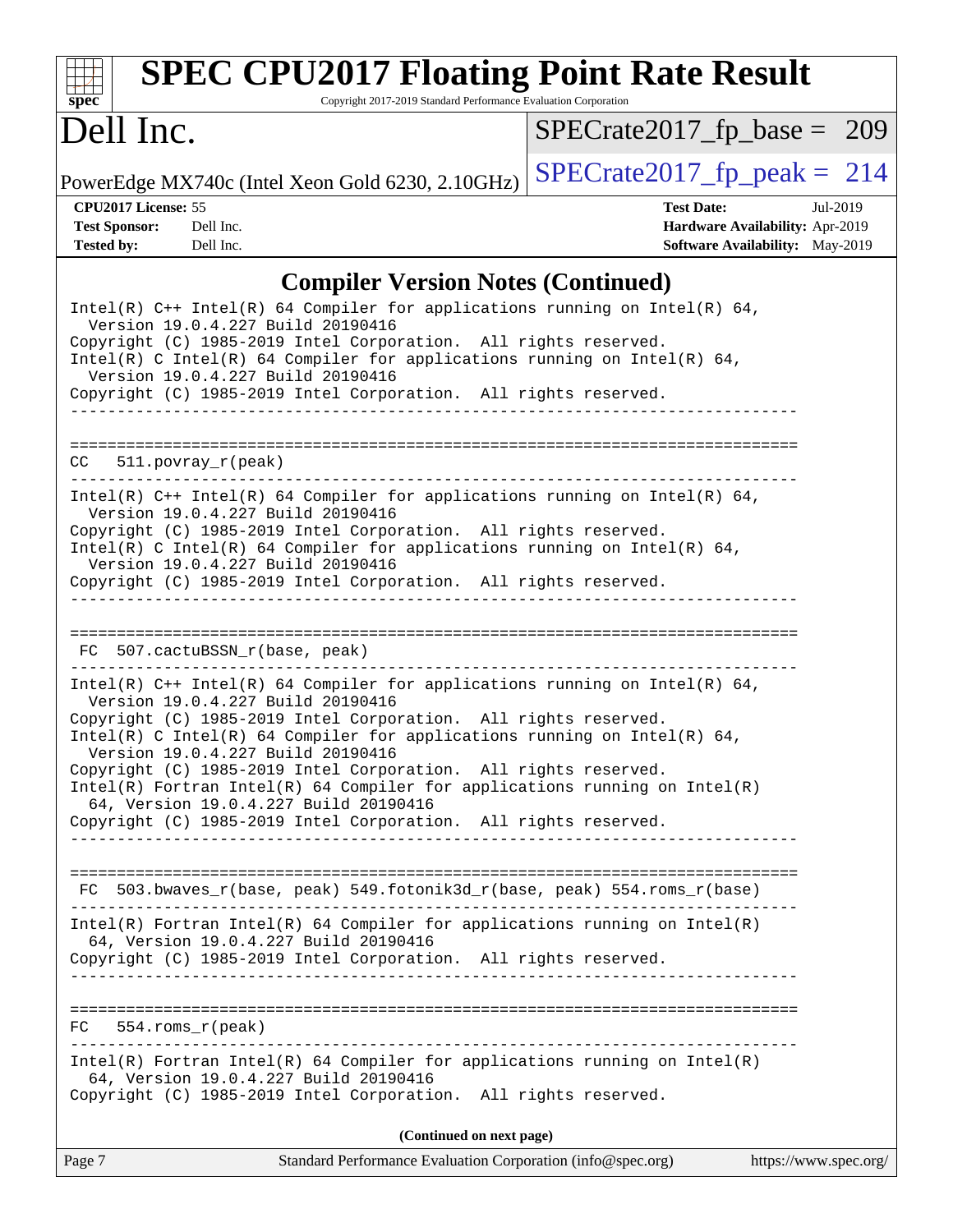| <b>SPEC CPU2017 Floating Point Rate Result</b><br>Copyright 2017-2019 Standard Performance Evaluation Corporation<br>$spec^*$                                                                                                                                                                                                                                                                                         |                                                                                                            |  |  |  |  |  |
|-----------------------------------------------------------------------------------------------------------------------------------------------------------------------------------------------------------------------------------------------------------------------------------------------------------------------------------------------------------------------------------------------------------------------|------------------------------------------------------------------------------------------------------------|--|--|--|--|--|
| Dell Inc.                                                                                                                                                                                                                                                                                                                                                                                                             | $SPECrate2017_fp\_base = 209$                                                                              |  |  |  |  |  |
| PowerEdge MX740c (Intel Xeon Gold 6230, 2.10GHz)                                                                                                                                                                                                                                                                                                                                                                      | $SPECrate2017fp peak = 214$                                                                                |  |  |  |  |  |
| CPU2017 License: 55<br><b>Test Sponsor:</b><br>Dell Inc.<br><b>Tested by:</b><br>Dell Inc.                                                                                                                                                                                                                                                                                                                            | <b>Test Date:</b><br>Jul-2019<br>Hardware Availability: Apr-2019<br><b>Software Availability:</b> May-2019 |  |  |  |  |  |
| <b>Compiler Version Notes (Continued)</b>                                                                                                                                                                                                                                                                                                                                                                             |                                                                                                            |  |  |  |  |  |
| $CC$ 521.wrf_r(base) 527.cam4_r(base)<br>$Intel(R)$ Fortran Intel(R) 64 Compiler for applications running on Intel(R)<br>64, Version 19.0.4.227 Build 20190416<br>Copyright (C) 1985-2019 Intel Corporation. All rights reserved.<br>Intel(R) C Intel(R) 64 Compiler for applications running on Intel(R) 64,<br>Version 19.0.4.227 Build 20190416<br>Copyright (C) 1985-2019 Intel Corporation. All rights reserved. |                                                                                                            |  |  |  |  |  |
| $CC = 521.wrf_r(peak) 527.cam4_r(peak)$                                                                                                                                                                                                                                                                                                                                                                               |                                                                                                            |  |  |  |  |  |
| Intel(R) Fortran Intel(R) 64 Compiler for applications running on $Intel(R)$<br>64, Version 19.0.4.227 Build 20190416<br>Copyright (C) 1985-2019 Intel Corporation. All rights reserved.<br>Intel(R) C Intel(R) 64 Compiler for applications running on Intel(R) 64,<br>Version 19.0.4.227 Build 20190416<br>Copyright (C) 1985-2019 Intel Corporation. All rights reserved.<br>-----------------                     |                                                                                                            |  |  |  |  |  |

### **[Base Compiler Invocation](http://www.spec.org/auto/cpu2017/Docs/result-fields.html#BaseCompilerInvocation)**

[C benchmarks](http://www.spec.org/auto/cpu2017/Docs/result-fields.html#Cbenchmarks): [icc -m64 -std=c11](http://www.spec.org/cpu2017/results/res2019q3/cpu2017-20190805-16505.flags.html#user_CCbase_intel_icc_64bit_c11_33ee0cdaae7deeeab2a9725423ba97205ce30f63b9926c2519791662299b76a0318f32ddfffdc46587804de3178b4f9328c46fa7c2b0cd779d7a61945c91cd35)

[C++ benchmarks:](http://www.spec.org/auto/cpu2017/Docs/result-fields.html#CXXbenchmarks) [icpc -m64](http://www.spec.org/cpu2017/results/res2019q3/cpu2017-20190805-16505.flags.html#user_CXXbase_intel_icpc_64bit_4ecb2543ae3f1412ef961e0650ca070fec7b7afdcd6ed48761b84423119d1bf6bdf5cad15b44d48e7256388bc77273b966e5eb805aefd121eb22e9299b2ec9d9)

[Fortran benchmarks](http://www.spec.org/auto/cpu2017/Docs/result-fields.html#Fortranbenchmarks): [ifort -m64](http://www.spec.org/cpu2017/results/res2019q3/cpu2017-20190805-16505.flags.html#user_FCbase_intel_ifort_64bit_24f2bb282fbaeffd6157abe4f878425411749daecae9a33200eee2bee2fe76f3b89351d69a8130dd5949958ce389cf37ff59a95e7a40d588e8d3a57e0c3fd751)

[Benchmarks using both Fortran and C](http://www.spec.org/auto/cpu2017/Docs/result-fields.html#BenchmarksusingbothFortranandC): [ifort -m64](http://www.spec.org/cpu2017/results/res2019q3/cpu2017-20190805-16505.flags.html#user_CC_FCbase_intel_ifort_64bit_24f2bb282fbaeffd6157abe4f878425411749daecae9a33200eee2bee2fe76f3b89351d69a8130dd5949958ce389cf37ff59a95e7a40d588e8d3a57e0c3fd751) [icc -m64 -std=c11](http://www.spec.org/cpu2017/results/res2019q3/cpu2017-20190805-16505.flags.html#user_CC_FCbase_intel_icc_64bit_c11_33ee0cdaae7deeeab2a9725423ba97205ce30f63b9926c2519791662299b76a0318f32ddfffdc46587804de3178b4f9328c46fa7c2b0cd779d7a61945c91cd35)

[Benchmarks using both C and C++](http://www.spec.org/auto/cpu2017/Docs/result-fields.html#BenchmarksusingbothCandCXX): [icpc -m64](http://www.spec.org/cpu2017/results/res2019q3/cpu2017-20190805-16505.flags.html#user_CC_CXXbase_intel_icpc_64bit_4ecb2543ae3f1412ef961e0650ca070fec7b7afdcd6ed48761b84423119d1bf6bdf5cad15b44d48e7256388bc77273b966e5eb805aefd121eb22e9299b2ec9d9) [icc -m64 -std=c11](http://www.spec.org/cpu2017/results/res2019q3/cpu2017-20190805-16505.flags.html#user_CC_CXXbase_intel_icc_64bit_c11_33ee0cdaae7deeeab2a9725423ba97205ce30f63b9926c2519791662299b76a0318f32ddfffdc46587804de3178b4f9328c46fa7c2b0cd779d7a61945c91cd35)

[Benchmarks using Fortran, C, and C++:](http://www.spec.org/auto/cpu2017/Docs/result-fields.html#BenchmarksusingFortranCandCXX) [icpc -m64](http://www.spec.org/cpu2017/results/res2019q3/cpu2017-20190805-16505.flags.html#user_CC_CXX_FCbase_intel_icpc_64bit_4ecb2543ae3f1412ef961e0650ca070fec7b7afdcd6ed48761b84423119d1bf6bdf5cad15b44d48e7256388bc77273b966e5eb805aefd121eb22e9299b2ec9d9) [icc -m64 -std=c11](http://www.spec.org/cpu2017/results/res2019q3/cpu2017-20190805-16505.flags.html#user_CC_CXX_FCbase_intel_icc_64bit_c11_33ee0cdaae7deeeab2a9725423ba97205ce30f63b9926c2519791662299b76a0318f32ddfffdc46587804de3178b4f9328c46fa7c2b0cd779d7a61945c91cd35) [ifort -m64](http://www.spec.org/cpu2017/results/res2019q3/cpu2017-20190805-16505.flags.html#user_CC_CXX_FCbase_intel_ifort_64bit_24f2bb282fbaeffd6157abe4f878425411749daecae9a33200eee2bee2fe76f3b89351d69a8130dd5949958ce389cf37ff59a95e7a40d588e8d3a57e0c3fd751)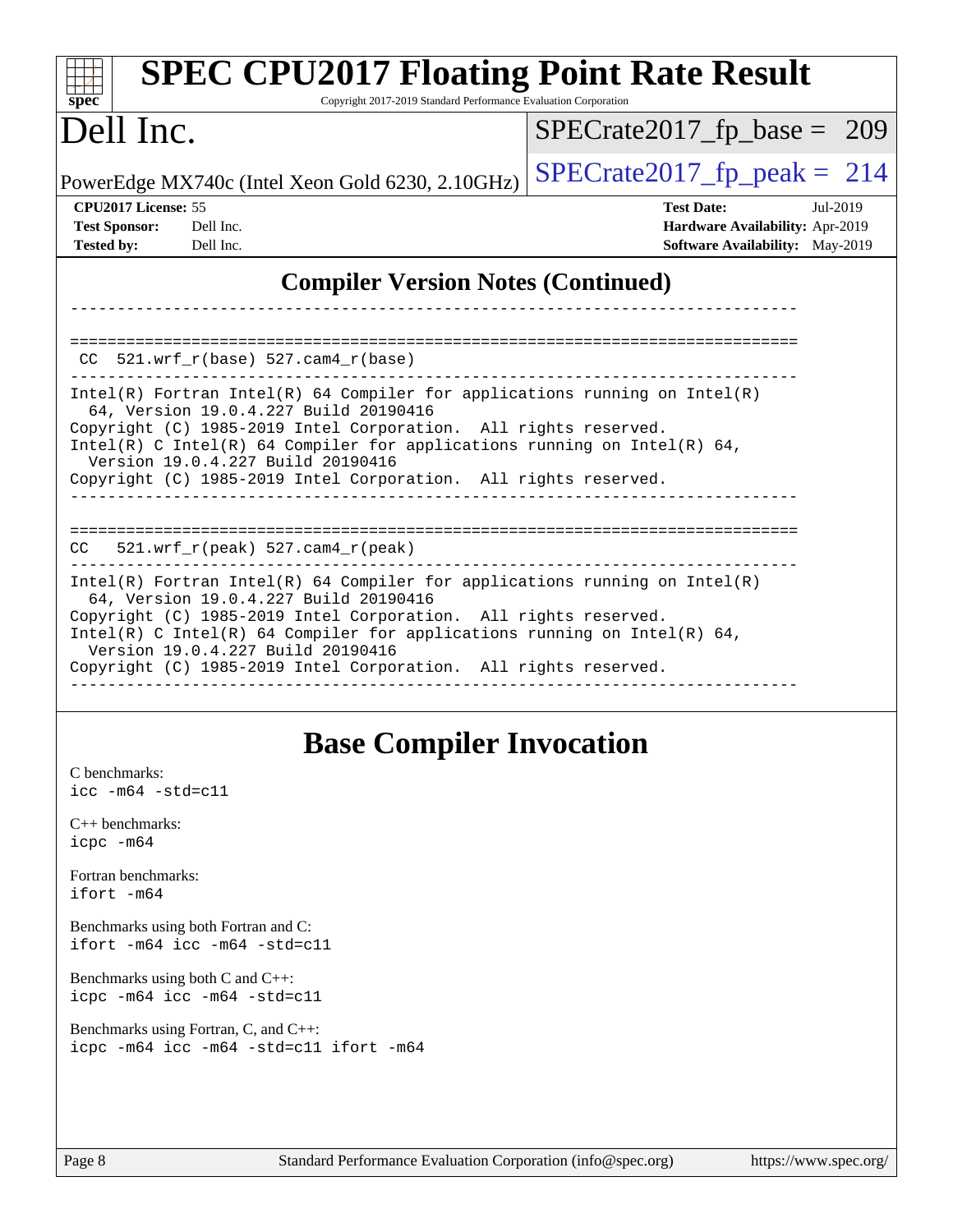| <b>SPEC CPU2017 Floating Point Rate Result</b><br>Copyright 2017-2019 Standard Performance Evaluation Corporation<br>spec <sup>®</sup>                                                                                                                                                                                                                                                                                                                                                                                                                                                                                                                                                                                                                                                                                                                                                                                                                                                            |                                                                                                            |
|---------------------------------------------------------------------------------------------------------------------------------------------------------------------------------------------------------------------------------------------------------------------------------------------------------------------------------------------------------------------------------------------------------------------------------------------------------------------------------------------------------------------------------------------------------------------------------------------------------------------------------------------------------------------------------------------------------------------------------------------------------------------------------------------------------------------------------------------------------------------------------------------------------------------------------------------------------------------------------------------------|------------------------------------------------------------------------------------------------------------|
| Dell Inc.                                                                                                                                                                                                                                                                                                                                                                                                                                                                                                                                                                                                                                                                                                                                                                                                                                                                                                                                                                                         | $SPECrate2017_fp\_base = 209$                                                                              |
| PowerEdge MX740c (Intel Xeon Gold 6230, 2.10GHz)                                                                                                                                                                                                                                                                                                                                                                                                                                                                                                                                                                                                                                                                                                                                                                                                                                                                                                                                                  | $SPECTate2017$ fp peak = 214                                                                               |
| CPU2017 License: 55<br><b>Test Sponsor:</b><br>Dell Inc.<br>Dell Inc.<br><b>Tested by:</b>                                                                                                                                                                                                                                                                                                                                                                                                                                                                                                                                                                                                                                                                                                                                                                                                                                                                                                        | <b>Test Date:</b><br>Jul-2019<br>Hardware Availability: Apr-2019<br><b>Software Availability:</b> May-2019 |
| <b>Base Portability Flags</b>                                                                                                                                                                                                                                                                                                                                                                                                                                                                                                                                                                                                                                                                                                                                                                                                                                                                                                                                                                     |                                                                                                            |
| 503.bwaves_r: -DSPEC LP64<br>507.cactuBSSN_r: - DSPEC LP64<br>508.namd_r: -DSPEC_LP64<br>510.parest_r: -DSPEC LP64<br>511.povray_r: -DSPEC_LP64<br>519.1bm_r: - DSPEC LP64<br>521.wrf_r: -DSPEC_LP64 -DSPEC_CASE_FLAG -convert big_endian<br>526.blender_r: -DSPEC_LP64 -DSPEC_LINUX -funsigned-char<br>527.cam4_r: -DSPEC_LP64 -DSPEC_CASE_FLAG<br>538.imagick_r: -DSPEC_LP64<br>544.nab_r: -DSPEC LP64<br>549.fotonik3d_r: -DSPEC LP64<br>554.roms_r: -DSPEC_LP64                                                                                                                                                                                                                                                                                                                                                                                                                                                                                                                               |                                                                                                            |
| <b>Base Optimization Flags</b><br>C benchmarks:<br>-xCORE-AVX2 -ipo -03 -no-prec-div -qopt-prefetch -ffinite-math-only<br>-gopt-mem-layout-trans=4<br>$C_{++}$ benchmarks:<br>-xCORE-AVX2 -ipo -03 -no-prec-div -qopt-prefetch -ffinite-math-only<br>-qopt-mem-layout-trans=4<br>Fortran benchmarks:<br>-xCORE-AVX2 -ipo -03 -no-prec-div -qopt-prefetch -ffinite-math-only<br>-gopt-mem-layout-trans=4 -auto -nostandard-realloc-lhs<br>-align array32byte<br>Benchmarks using both Fortran and C:<br>-xCORE-AVX2 -ipo -03 -no-prec-div -qopt-prefetch -ffinite-math-only<br>-qopt-mem-layout-trans=4 -auto -nostandard-realloc-lhs<br>-align array32byte<br>Benchmarks using both C and C++:<br>-xCORE-AVX2 -ipo -03 -no-prec-div -qopt-prefetch -ffinite-math-only<br>-qopt-mem-layout-trans=4<br>Benchmarks using Fortran, C, and C++:<br>-xCORE-AVX2 -ipo -03 -no-prec-div -qopt-prefetch -ffinite-math-only<br>-qopt-mem-layout-trans=4 -auto -nostandard-realloc-lhs<br>-align array32byte |                                                                                                            |
| Standard Performance Evaluation Corporation (info@spec.org)<br>Page 9                                                                                                                                                                                                                                                                                                                                                                                                                                                                                                                                                                                                                                                                                                                                                                                                                                                                                                                             | https://www.spec.org/                                                                                      |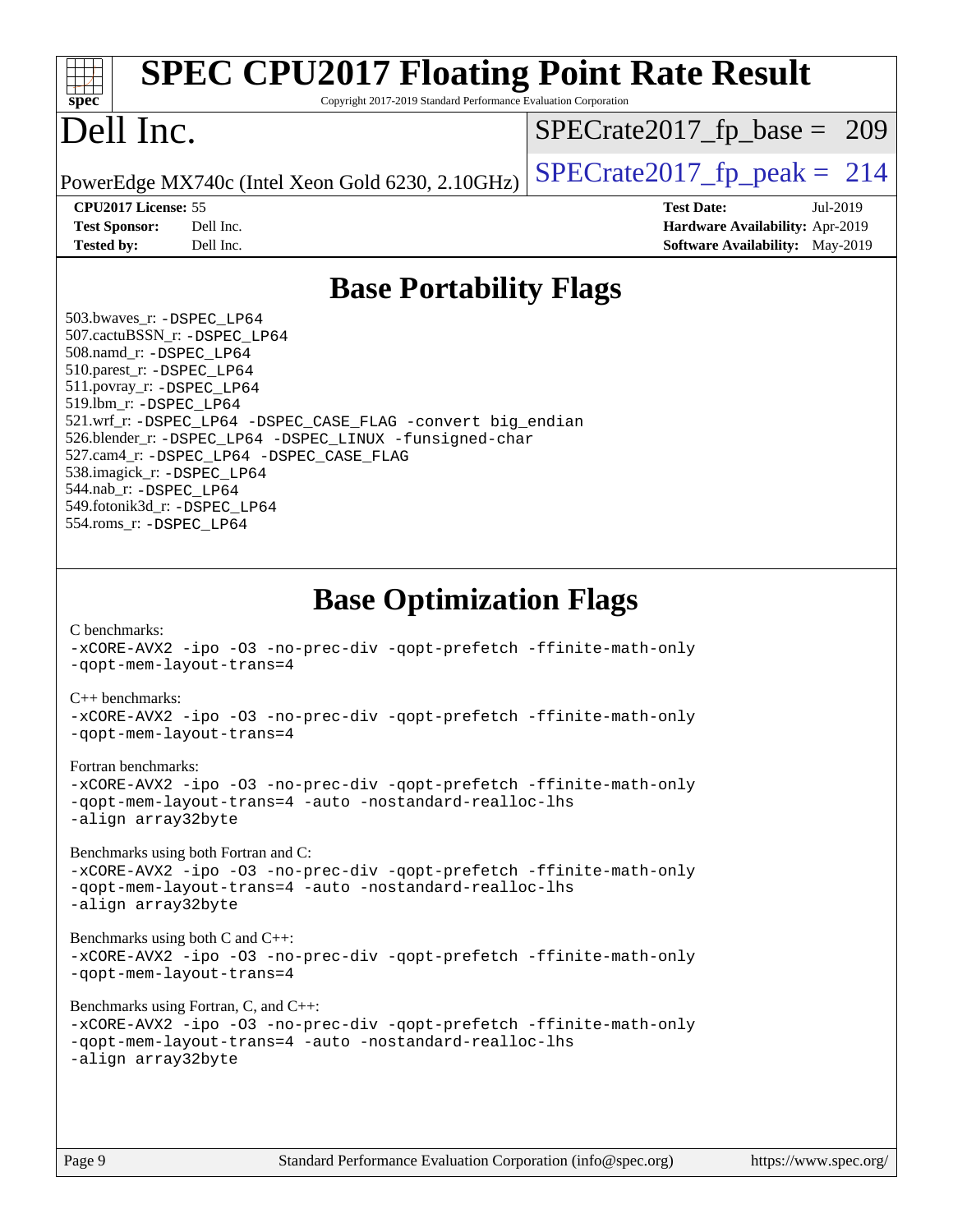| <b>SPEC CPU2017 Floating Point Rate Result</b><br>Copyright 2017-2019 Standard Performance Evaluation Corporation<br>spec <sup>®</sup>               |                                                                                                            |  |  |  |  |
|------------------------------------------------------------------------------------------------------------------------------------------------------|------------------------------------------------------------------------------------------------------------|--|--|--|--|
| Dell Inc.                                                                                                                                            | $SPECrate2017_fp\_base = 209$                                                                              |  |  |  |  |
| PowerEdge MX740c (Intel Xeon Gold 6230, 2.10GHz)                                                                                                     | $SPECrate2017_fp\_peak = 214$                                                                              |  |  |  |  |
| CPU2017 License: 55<br><b>Test Sponsor:</b><br>Dell Inc.<br>Dell Inc.<br><b>Tested by:</b>                                                           | <b>Test Date:</b><br>Jul-2019<br>Hardware Availability: Apr-2019<br><b>Software Availability:</b> May-2019 |  |  |  |  |
| <b>Peak Compiler Invocation</b>                                                                                                                      |                                                                                                            |  |  |  |  |
| C benchmarks:<br>$\text{icc -m64 -std=c11}$                                                                                                          |                                                                                                            |  |  |  |  |
| $C_{++}$ benchmarks:<br>icpc -m64                                                                                                                    |                                                                                                            |  |  |  |  |
| Fortran benchmarks:<br>ifort -m64                                                                                                                    |                                                                                                            |  |  |  |  |
| Benchmarks using both Fortran and C:<br>ifort $-m64$ icc $-m64$ $-std= c11$                                                                          |                                                                                                            |  |  |  |  |
| Benchmarks using both C and C++:<br>icpc -m64 icc -m64 -std=c11                                                                                      |                                                                                                            |  |  |  |  |
| Benchmarks using Fortran, C, and C++:<br>icpc -m64 icc -m64 -std=c11 ifort -m64                                                                      |                                                                                                            |  |  |  |  |
| <b>Peak Portability Flags</b><br>Same as Base Portability Flags                                                                                      |                                                                                                            |  |  |  |  |
| <b>Peak Optimization Flags</b>                                                                                                                       |                                                                                                            |  |  |  |  |
| C benchmarks:                                                                                                                                        |                                                                                                            |  |  |  |  |
| $519.1$ bm_r: -prof-gen(pass 1) -prof-use(pass 2) -ipo -xCORE-AVX2 -03<br>-no-prec-div -qopt-prefetch -ffinite-math-only<br>-gopt-mem-layout-trans=4 |                                                                                                            |  |  |  |  |
| 538.imagick_r: -xCORE-AVX2 -ipo -03 -no-prec-div -qopt-prefetch<br>-ffinite-math-only -qopt-mem-layout-trans=4                                       |                                                                                                            |  |  |  |  |
| 544.nab_r: Same as 538.imagick_r                                                                                                                     |                                                                                                            |  |  |  |  |
| $C_{++}$ benchmarks:                                                                                                                                 |                                                                                                            |  |  |  |  |
| 508.namd_r: -prof-gen(pass 1) -prof-use(pass 2) -ipo -xCORE-AVX2 -03<br>-no-prec-div -qopt-prefetch -ffinite-math-only<br>-gopt-mem-layout-trans=4   |                                                                                                            |  |  |  |  |

**(Continued on next page)**

Page 10 Standard Performance Evaluation Corporation [\(info@spec.org\)](mailto:info@spec.org) <https://www.spec.org/>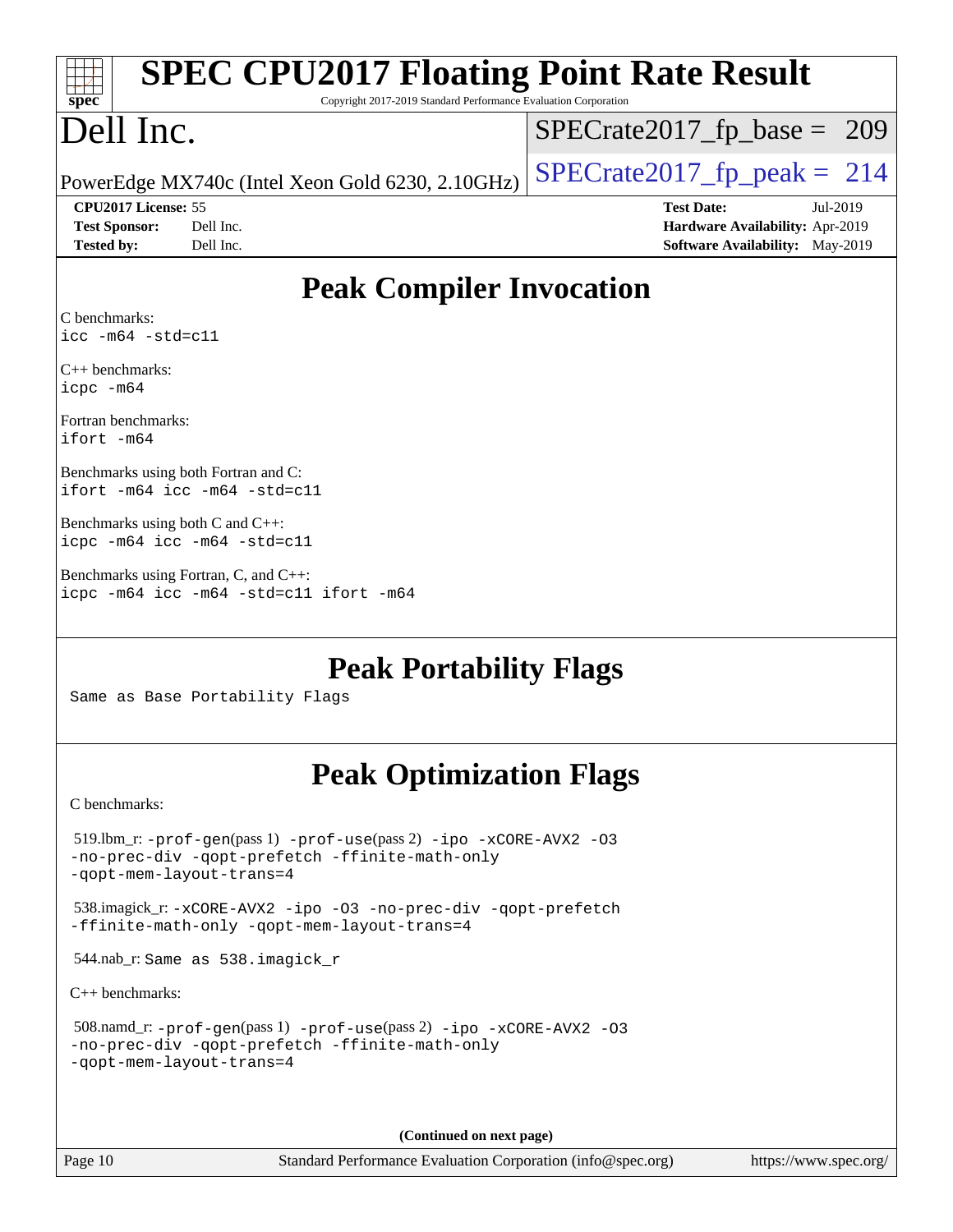

### **[SPEC CPU2017 Floating Point Rate Result](http://www.spec.org/auto/cpu2017/Docs/result-fields.html#SPECCPU2017FloatingPointRateResult)**

Copyright 2017-2019 Standard Performance Evaluation Corporation

### Dell Inc.

[SPECrate2017\\_fp\\_base =](http://www.spec.org/auto/cpu2017/Docs/result-fields.html#SPECrate2017fpbase) 209

PowerEdge MX740c (Intel Xeon Gold 6230, 2.10GHz)  $\left|$  [SPECrate2017\\_fp\\_peak =](http://www.spec.org/auto/cpu2017/Docs/result-fields.html#SPECrate2017fppeak) 214

**[CPU2017 License:](http://www.spec.org/auto/cpu2017/Docs/result-fields.html#CPU2017License)** 55 **[Test Date:](http://www.spec.org/auto/cpu2017/Docs/result-fields.html#TestDate)** Jul-2019 **[Test Sponsor:](http://www.spec.org/auto/cpu2017/Docs/result-fields.html#TestSponsor)** Dell Inc. **[Hardware Availability:](http://www.spec.org/auto/cpu2017/Docs/result-fields.html#HardwareAvailability)** Apr-2019 **[Tested by:](http://www.spec.org/auto/cpu2017/Docs/result-fields.html#Testedby)** Dell Inc. Dell Inc. **[Software Availability:](http://www.spec.org/auto/cpu2017/Docs/result-fields.html#SoftwareAvailability)** May-2019

### **[Peak Optimization Flags \(Continued\)](http://www.spec.org/auto/cpu2017/Docs/result-fields.html#PeakOptimizationFlags)**

 510.parest\_r: [-xCORE-AVX2](http://www.spec.org/cpu2017/results/res2019q3/cpu2017-20190805-16505.flags.html#user_peakCXXOPTIMIZE510_parest_r_f-xCORE-AVX2) [-ipo](http://www.spec.org/cpu2017/results/res2019q3/cpu2017-20190805-16505.flags.html#user_peakCXXOPTIMIZE510_parest_r_f-ipo) [-O3](http://www.spec.org/cpu2017/results/res2019q3/cpu2017-20190805-16505.flags.html#user_peakCXXOPTIMIZE510_parest_r_f-O3) [-no-prec-div](http://www.spec.org/cpu2017/results/res2019q3/cpu2017-20190805-16505.flags.html#user_peakCXXOPTIMIZE510_parest_r_f-no-prec-div) [-qopt-prefetch](http://www.spec.org/cpu2017/results/res2019q3/cpu2017-20190805-16505.flags.html#user_peakCXXOPTIMIZE510_parest_r_f-qopt-prefetch) [-ffinite-math-only](http://www.spec.org/cpu2017/results/res2019q3/cpu2017-20190805-16505.flags.html#user_peakCXXOPTIMIZE510_parest_r_f_finite_math_only_cb91587bd2077682c4b38af759c288ed7c732db004271a9512da14a4f8007909a5f1427ecbf1a0fb78ff2a814402c6114ac565ca162485bbcae155b5e4258871) [-qopt-mem-layout-trans=4](http://www.spec.org/cpu2017/results/res2019q3/cpu2017-20190805-16505.flags.html#user_peakCXXOPTIMIZE510_parest_r_f-qopt-mem-layout-trans_fa39e755916c150a61361b7846f310bcdf6f04e385ef281cadf3647acec3f0ae266d1a1d22d972a7087a248fd4e6ca390a3634700869573d231a252c784941a8) [Fortran benchmarks](http://www.spec.org/auto/cpu2017/Docs/result-fields.html#Fortranbenchmarks): 503.bwaves\_r: [-xCORE-AVX2](http://www.spec.org/cpu2017/results/res2019q3/cpu2017-20190805-16505.flags.html#user_peakFOPTIMIZE503_bwaves_r_f-xCORE-AVX2) [-ipo](http://www.spec.org/cpu2017/results/res2019q3/cpu2017-20190805-16505.flags.html#user_peakFOPTIMIZE503_bwaves_r_f-ipo) [-O3](http://www.spec.org/cpu2017/results/res2019q3/cpu2017-20190805-16505.flags.html#user_peakFOPTIMIZE503_bwaves_r_f-O3) [-no-prec-div](http://www.spec.org/cpu2017/results/res2019q3/cpu2017-20190805-16505.flags.html#user_peakFOPTIMIZE503_bwaves_r_f-no-prec-div) [-qopt-prefetch](http://www.spec.org/cpu2017/results/res2019q3/cpu2017-20190805-16505.flags.html#user_peakFOPTIMIZE503_bwaves_r_f-qopt-prefetch) [-ffinite-math-only](http://www.spec.org/cpu2017/results/res2019q3/cpu2017-20190805-16505.flags.html#user_peakFOPTIMIZE503_bwaves_r_f_finite_math_only_cb91587bd2077682c4b38af759c288ed7c732db004271a9512da14a4f8007909a5f1427ecbf1a0fb78ff2a814402c6114ac565ca162485bbcae155b5e4258871) [-qopt-mem-layout-trans=4](http://www.spec.org/cpu2017/results/res2019q3/cpu2017-20190805-16505.flags.html#user_peakFOPTIMIZE503_bwaves_r_f-qopt-mem-layout-trans_fa39e755916c150a61361b7846f310bcdf6f04e385ef281cadf3647acec3f0ae266d1a1d22d972a7087a248fd4e6ca390a3634700869573d231a252c784941a8) [-auto](http://www.spec.org/cpu2017/results/res2019q3/cpu2017-20190805-16505.flags.html#user_peakFOPTIMIZE503_bwaves_r_f-auto) [-nostandard-realloc-lhs](http://www.spec.org/cpu2017/results/res2019q3/cpu2017-20190805-16505.flags.html#user_peakEXTRA_FOPTIMIZE503_bwaves_r_f_2003_std_realloc_82b4557e90729c0f113870c07e44d33d6f5a304b4f63d4c15d2d0f1fab99f5daaed73bdb9275d9ae411527f28b936061aa8b9c8f2d63842963b95c9dd6426b8a) [-align array32byte](http://www.spec.org/cpu2017/results/res2019q3/cpu2017-20190805-16505.flags.html#user_peakEXTRA_FOPTIMIZE503_bwaves_r_align_array32byte_b982fe038af199962ba9a80c053b8342c548c85b40b8e86eb3cc33dee0d7986a4af373ac2d51c3f7cf710a18d62fdce2948f201cd044323541f22fc0fffc51b6) 549.fotonik3d\_r: Same as 503.bwaves\_r 554.roms\_r: [-prof-gen](http://www.spec.org/cpu2017/results/res2019q3/cpu2017-20190805-16505.flags.html#user_peakPASS1_FFLAGSPASS1_LDFLAGS554_roms_r_prof_gen_5aa4926d6013ddb2a31985c654b3eb18169fc0c6952a63635c234f711e6e63dd76e94ad52365559451ec499a2cdb89e4dc58ba4c67ef54ca681ffbe1461d6b36)(pass 1) [-prof-use](http://www.spec.org/cpu2017/results/res2019q3/cpu2017-20190805-16505.flags.html#user_peakPASS2_FFLAGSPASS2_LDFLAGS554_roms_r_prof_use_1a21ceae95f36a2b53c25747139a6c16ca95bd9def2a207b4f0849963b97e94f5260e30a0c64f4bb623698870e679ca08317ef8150905d41bd88c6f78df73f19)(pass 2) [-ipo](http://www.spec.org/cpu2017/results/res2019q3/cpu2017-20190805-16505.flags.html#user_peakPASS1_FOPTIMIZEPASS2_FOPTIMIZE554_roms_r_f-ipo) [-xCORE-AVX2](http://www.spec.org/cpu2017/results/res2019q3/cpu2017-20190805-16505.flags.html#user_peakPASS2_FOPTIMIZE554_roms_r_f-xCORE-AVX2) [-O3](http://www.spec.org/cpu2017/results/res2019q3/cpu2017-20190805-16505.flags.html#user_peakPASS1_FOPTIMIZEPASS2_FOPTIMIZE554_roms_r_f-O3) [-no-prec-div](http://www.spec.org/cpu2017/results/res2019q3/cpu2017-20190805-16505.flags.html#user_peakPASS1_FOPTIMIZEPASS2_FOPTIMIZE554_roms_r_f-no-prec-div) [-qopt-prefetch](http://www.spec.org/cpu2017/results/res2019q3/cpu2017-20190805-16505.flags.html#user_peakPASS1_FOPTIMIZEPASS2_FOPTIMIZE554_roms_r_f-qopt-prefetch) [-ffinite-math-only](http://www.spec.org/cpu2017/results/res2019q3/cpu2017-20190805-16505.flags.html#user_peakPASS1_FOPTIMIZEPASS2_FOPTIMIZE554_roms_r_f_finite_math_only_cb91587bd2077682c4b38af759c288ed7c732db004271a9512da14a4f8007909a5f1427ecbf1a0fb78ff2a814402c6114ac565ca162485bbcae155b5e4258871) [-qopt-mem-layout-trans=4](http://www.spec.org/cpu2017/results/res2019q3/cpu2017-20190805-16505.flags.html#user_peakPASS1_FOPTIMIZEPASS2_FOPTIMIZE554_roms_r_f-qopt-mem-layout-trans_fa39e755916c150a61361b7846f310bcdf6f04e385ef281cadf3647acec3f0ae266d1a1d22d972a7087a248fd4e6ca390a3634700869573d231a252c784941a8) [-auto](http://www.spec.org/cpu2017/results/res2019q3/cpu2017-20190805-16505.flags.html#user_peakPASS2_FOPTIMIZE554_roms_r_f-auto) [-nostandard-realloc-lhs](http://www.spec.org/cpu2017/results/res2019q3/cpu2017-20190805-16505.flags.html#user_peakEXTRA_FOPTIMIZE554_roms_r_f_2003_std_realloc_82b4557e90729c0f113870c07e44d33d6f5a304b4f63d4c15d2d0f1fab99f5daaed73bdb9275d9ae411527f28b936061aa8b9c8f2d63842963b95c9dd6426b8a) [-align array32byte](http://www.spec.org/cpu2017/results/res2019q3/cpu2017-20190805-16505.flags.html#user_peakEXTRA_FOPTIMIZE554_roms_r_align_array32byte_b982fe038af199962ba9a80c053b8342c548c85b40b8e86eb3cc33dee0d7986a4af373ac2d51c3f7cf710a18d62fdce2948f201cd044323541f22fc0fffc51b6) [Benchmarks using both Fortran and C](http://www.spec.org/auto/cpu2017/Docs/result-fields.html#BenchmarksusingbothFortranandC): [-prof-gen](http://www.spec.org/cpu2017/results/res2019q3/cpu2017-20190805-16505.flags.html#user_CC_FCpeak_prof_gen_5aa4926d6013ddb2a31985c654b3eb18169fc0c6952a63635c234f711e6e63dd76e94ad52365559451ec499a2cdb89e4dc58ba4c67ef54ca681ffbe1461d6b36)(pass 1) [-prof-use](http://www.spec.org/cpu2017/results/res2019q3/cpu2017-20190805-16505.flags.html#user_CC_FCpeak_prof_use_1a21ceae95f36a2b53c25747139a6c16ca95bd9def2a207b4f0849963b97e94f5260e30a0c64f4bb623698870e679ca08317ef8150905d41bd88c6f78df73f19)(pass 2) [-ipo](http://www.spec.org/cpu2017/results/res2019q3/cpu2017-20190805-16505.flags.html#user_CC_FCpeak_f-ipo) [-xCORE-AVX2](http://www.spec.org/cpu2017/results/res2019q3/cpu2017-20190805-16505.flags.html#user_CC_FCpeak_f-xCORE-AVX2) [-O3](http://www.spec.org/cpu2017/results/res2019q3/cpu2017-20190805-16505.flags.html#user_CC_FCpeak_f-O3) [-no-prec-div](http://www.spec.org/cpu2017/results/res2019q3/cpu2017-20190805-16505.flags.html#user_CC_FCpeak_f-no-prec-div) [-qopt-prefetch](http://www.spec.org/cpu2017/results/res2019q3/cpu2017-20190805-16505.flags.html#user_CC_FCpeak_f-qopt-prefetch) [-ffinite-math-only](http://www.spec.org/cpu2017/results/res2019q3/cpu2017-20190805-16505.flags.html#user_CC_FCpeak_f_finite_math_only_cb91587bd2077682c4b38af759c288ed7c732db004271a9512da14a4f8007909a5f1427ecbf1a0fb78ff2a814402c6114ac565ca162485bbcae155b5e4258871) [-qopt-mem-layout-trans=4](http://www.spec.org/cpu2017/results/res2019q3/cpu2017-20190805-16505.flags.html#user_CC_FCpeak_f-qopt-mem-layout-trans_fa39e755916c150a61361b7846f310bcdf6f04e385ef281cadf3647acec3f0ae266d1a1d22d972a7087a248fd4e6ca390a3634700869573d231a252c784941a8) [-auto](http://www.spec.org/cpu2017/results/res2019q3/cpu2017-20190805-16505.flags.html#user_CC_FCpeak_f-auto) [-nostandard-realloc-lhs](http://www.spec.org/cpu2017/results/res2019q3/cpu2017-20190805-16505.flags.html#user_CC_FCpeak_f_2003_std_realloc_82b4557e90729c0f113870c07e44d33d6f5a304b4f63d4c15d2d0f1fab99f5daaed73bdb9275d9ae411527f28b936061aa8b9c8f2d63842963b95c9dd6426b8a) [-align array32byte](http://www.spec.org/cpu2017/results/res2019q3/cpu2017-20190805-16505.flags.html#user_CC_FCpeak_align_array32byte_b982fe038af199962ba9a80c053b8342c548c85b40b8e86eb3cc33dee0d7986a4af373ac2d51c3f7cf710a18d62fdce2948f201cd044323541f22fc0fffc51b6) [Benchmarks using both C and C++](http://www.spec.org/auto/cpu2017/Docs/result-fields.html#BenchmarksusingbothCandCXX): 511.povray\_r: [-prof-gen](http://www.spec.org/cpu2017/results/res2019q3/cpu2017-20190805-16505.flags.html#user_peakPASS1_CFLAGSPASS1_CXXFLAGSPASS1_LDFLAGS511_povray_r_prof_gen_5aa4926d6013ddb2a31985c654b3eb18169fc0c6952a63635c234f711e6e63dd76e94ad52365559451ec499a2cdb89e4dc58ba4c67ef54ca681ffbe1461d6b36)(pass 1) [-prof-use](http://www.spec.org/cpu2017/results/res2019q3/cpu2017-20190805-16505.flags.html#user_peakPASS2_CFLAGSPASS2_CXXFLAGSPASS2_LDFLAGS511_povray_r_prof_use_1a21ceae95f36a2b53c25747139a6c16ca95bd9def2a207b4f0849963b97e94f5260e30a0c64f4bb623698870e679ca08317ef8150905d41bd88c6f78df73f19)(pass 2) [-ipo](http://www.spec.org/cpu2017/results/res2019q3/cpu2017-20190805-16505.flags.html#user_peakPASS1_COPTIMIZEPASS1_CXXOPTIMIZEPASS2_COPTIMIZEPASS2_CXXOPTIMIZE511_povray_r_f-ipo) [-xCORE-AVX2](http://www.spec.org/cpu2017/results/res2019q3/cpu2017-20190805-16505.flags.html#user_peakPASS2_COPTIMIZEPASS2_CXXOPTIMIZE511_povray_r_f-xCORE-AVX2) [-O3](http://www.spec.org/cpu2017/results/res2019q3/cpu2017-20190805-16505.flags.html#user_peakPASS1_COPTIMIZEPASS1_CXXOPTIMIZEPASS2_COPTIMIZEPASS2_CXXOPTIMIZE511_povray_r_f-O3) [-no-prec-div](http://www.spec.org/cpu2017/results/res2019q3/cpu2017-20190805-16505.flags.html#user_peakPASS1_COPTIMIZEPASS1_CXXOPTIMIZEPASS2_COPTIMIZEPASS2_CXXOPTIMIZE511_povray_r_f-no-prec-div) [-qopt-prefetch](http://www.spec.org/cpu2017/results/res2019q3/cpu2017-20190805-16505.flags.html#user_peakPASS1_COPTIMIZEPASS1_CXXOPTIMIZEPASS2_COPTIMIZEPASS2_CXXOPTIMIZE511_povray_r_f-qopt-prefetch) [-ffinite-math-only](http://www.spec.org/cpu2017/results/res2019q3/cpu2017-20190805-16505.flags.html#user_peakPASS1_COPTIMIZEPASS1_CXXOPTIMIZEPASS2_COPTIMIZEPASS2_CXXOPTIMIZE511_povray_r_f_finite_math_only_cb91587bd2077682c4b38af759c288ed7c732db004271a9512da14a4f8007909a5f1427ecbf1a0fb78ff2a814402c6114ac565ca162485bbcae155b5e4258871) [-qopt-mem-layout-trans=4](http://www.spec.org/cpu2017/results/res2019q3/cpu2017-20190805-16505.flags.html#user_peakPASS1_COPTIMIZEPASS1_CXXOPTIMIZEPASS2_COPTIMIZEPASS2_CXXOPTIMIZE511_povray_r_f-qopt-mem-layout-trans_fa39e755916c150a61361b7846f310bcdf6f04e385ef281cadf3647acec3f0ae266d1a1d22d972a7087a248fd4e6ca390a3634700869573d231a252c784941a8) 526.blender\_r: [-xCORE-AVX2](http://www.spec.org/cpu2017/results/res2019q3/cpu2017-20190805-16505.flags.html#user_peakCOPTIMIZECXXOPTIMIZE526_blender_r_f-xCORE-AVX2) [-ipo](http://www.spec.org/cpu2017/results/res2019q3/cpu2017-20190805-16505.flags.html#user_peakCOPTIMIZECXXOPTIMIZE526_blender_r_f-ipo) [-O3](http://www.spec.org/cpu2017/results/res2019q3/cpu2017-20190805-16505.flags.html#user_peakCOPTIMIZECXXOPTIMIZE526_blender_r_f-O3) [-no-prec-div](http://www.spec.org/cpu2017/results/res2019q3/cpu2017-20190805-16505.flags.html#user_peakCOPTIMIZECXXOPTIMIZE526_blender_r_f-no-prec-div) [-qopt-prefetch](http://www.spec.org/cpu2017/results/res2019q3/cpu2017-20190805-16505.flags.html#user_peakCOPTIMIZECXXOPTIMIZE526_blender_r_f-qopt-prefetch) [-ffinite-math-only](http://www.spec.org/cpu2017/results/res2019q3/cpu2017-20190805-16505.flags.html#user_peakCOPTIMIZECXXOPTIMIZE526_blender_r_f_finite_math_only_cb91587bd2077682c4b38af759c288ed7c732db004271a9512da14a4f8007909a5f1427ecbf1a0fb78ff2a814402c6114ac565ca162485bbcae155b5e4258871) [-qopt-mem-layout-trans=4](http://www.spec.org/cpu2017/results/res2019q3/cpu2017-20190805-16505.flags.html#user_peakCOPTIMIZECXXOPTIMIZE526_blender_r_f-qopt-mem-layout-trans_fa39e755916c150a61361b7846f310bcdf6f04e385ef281cadf3647acec3f0ae266d1a1d22d972a7087a248fd4e6ca390a3634700869573d231a252c784941a8) [Benchmarks using Fortran, C, and C++:](http://www.spec.org/auto/cpu2017/Docs/result-fields.html#BenchmarksusingFortranCandCXX) [-xCORE-AVX2](http://www.spec.org/cpu2017/results/res2019q3/cpu2017-20190805-16505.flags.html#user_CC_CXX_FCpeak_f-xCORE-AVX2) [-ipo](http://www.spec.org/cpu2017/results/res2019q3/cpu2017-20190805-16505.flags.html#user_CC_CXX_FCpeak_f-ipo) [-O3](http://www.spec.org/cpu2017/results/res2019q3/cpu2017-20190805-16505.flags.html#user_CC_CXX_FCpeak_f-O3) [-no-prec-div](http://www.spec.org/cpu2017/results/res2019q3/cpu2017-20190805-16505.flags.html#user_CC_CXX_FCpeak_f-no-prec-div) [-qopt-prefetch](http://www.spec.org/cpu2017/results/res2019q3/cpu2017-20190805-16505.flags.html#user_CC_CXX_FCpeak_f-qopt-prefetch) [-ffinite-math-only](http://www.spec.org/cpu2017/results/res2019q3/cpu2017-20190805-16505.flags.html#user_CC_CXX_FCpeak_f_finite_math_only_cb91587bd2077682c4b38af759c288ed7c732db004271a9512da14a4f8007909a5f1427ecbf1a0fb78ff2a814402c6114ac565ca162485bbcae155b5e4258871) [-qopt-mem-layout-trans=4](http://www.spec.org/cpu2017/results/res2019q3/cpu2017-20190805-16505.flags.html#user_CC_CXX_FCpeak_f-qopt-mem-layout-trans_fa39e755916c150a61361b7846f310bcdf6f04e385ef281cadf3647acec3f0ae266d1a1d22d972a7087a248fd4e6ca390a3634700869573d231a252c784941a8) [-auto](http://www.spec.org/cpu2017/results/res2019q3/cpu2017-20190805-16505.flags.html#user_CC_CXX_FCpeak_f-auto) [-nostandard-realloc-lhs](http://www.spec.org/cpu2017/results/res2019q3/cpu2017-20190805-16505.flags.html#user_CC_CXX_FCpeak_f_2003_std_realloc_82b4557e90729c0f113870c07e44d33d6f5a304b4f63d4c15d2d0f1fab99f5daaed73bdb9275d9ae411527f28b936061aa8b9c8f2d63842963b95c9dd6426b8a) [-align array32byte](http://www.spec.org/cpu2017/results/res2019q3/cpu2017-20190805-16505.flags.html#user_CC_CXX_FCpeak_align_array32byte_b982fe038af199962ba9a80c053b8342c548c85b40b8e86eb3cc33dee0d7986a4af373ac2d51c3f7cf710a18d62fdce2948f201cd044323541f22fc0fffc51b6) The flags files that were used to format this result can be browsed at <http://www.spec.org/cpu2017/flags/Intel-ic19.0u1-official-linux64.2019-07-09.html> <http://www.spec.org/cpu2017/flags/Dell-Platform-Flags-PowerEdge14G-revE3.html> You can also download the XML flags sources by saving the following links: <http://www.spec.org/cpu2017/flags/Intel-ic19.0u1-official-linux64.2019-07-09.xml> <http://www.spec.org/cpu2017/flags/Dell-Platform-Flags-PowerEdge14G-revE3.xml>